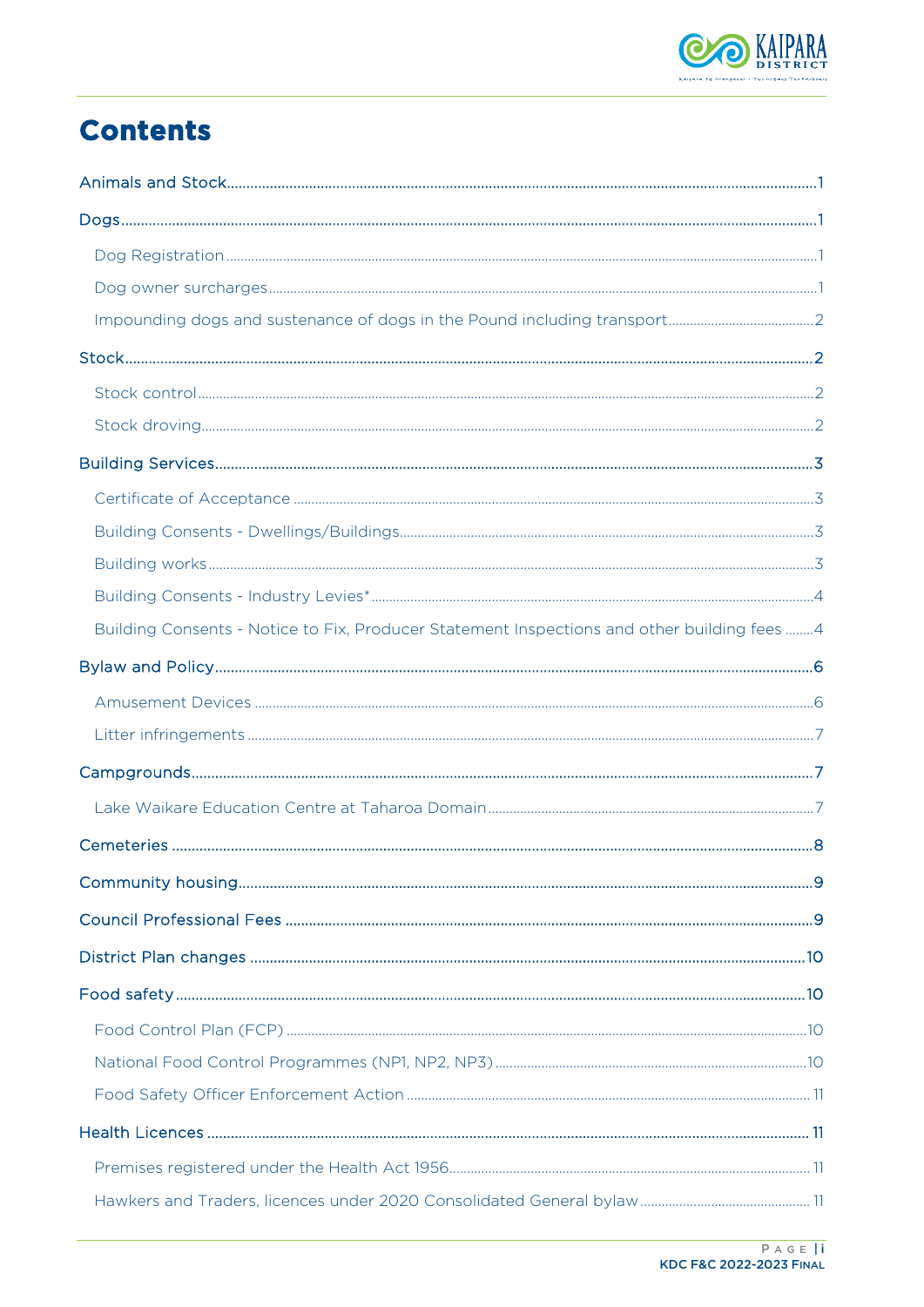

| 23 |
|----|
|    |
|    |
|    |
|    |
|    |
|    |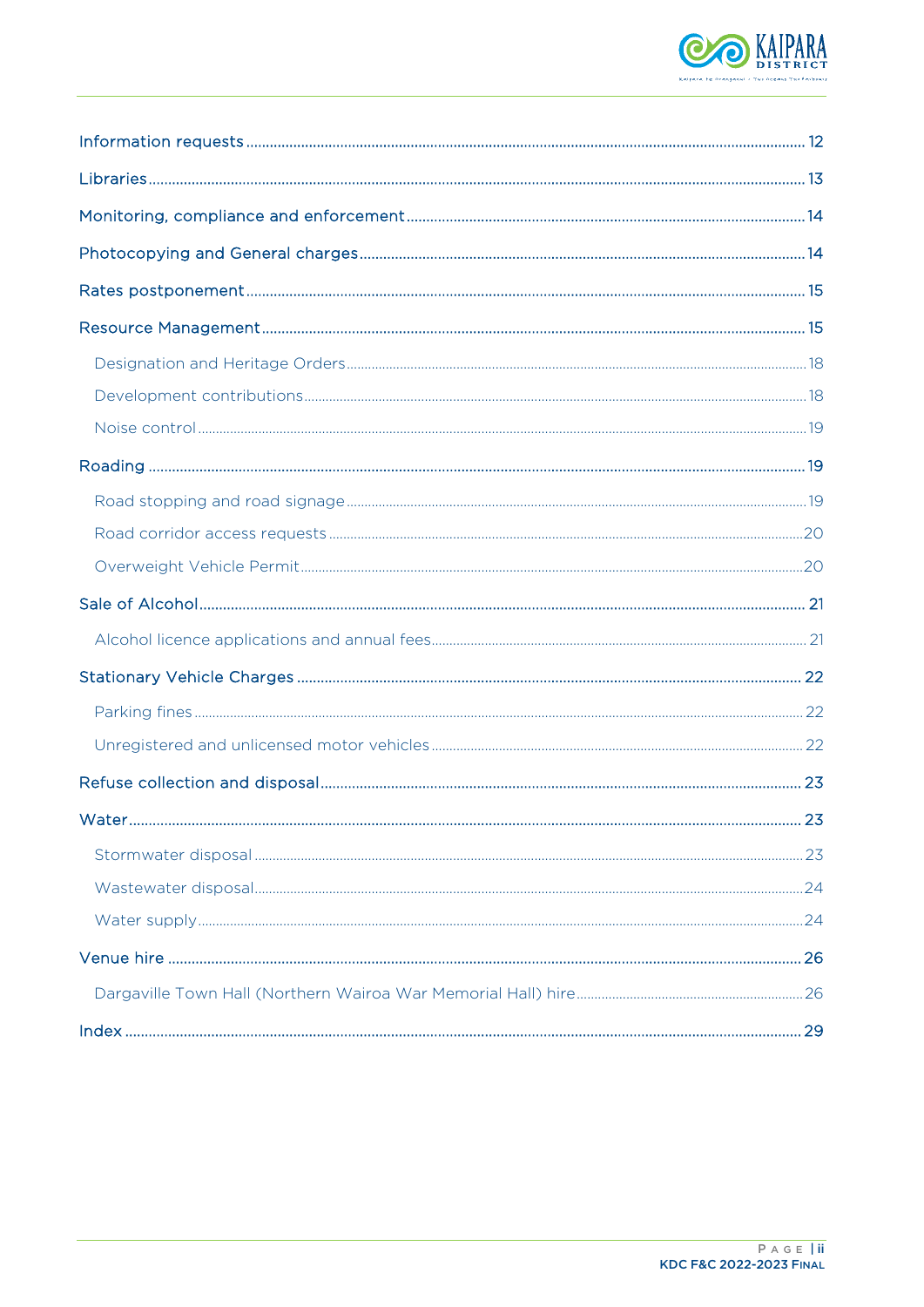

# <span id="page-2-0"></span>Animals and Stock

# <span id="page-2-1"></span>Dogs

## <span id="page-2-2"></span>Dog Registration

| <b>Description</b>                                                                                                                                                                                                                                   |                                           | <b>Annual</b><br>Fee $($ \$)   |
|------------------------------------------------------------------------------------------------------------------------------------------------------------------------------------------------------------------------------------------------------|-------------------------------------------|--------------------------------|
| Non-working dog registration per dog                                                                                                                                                                                                                 | paid by 31 August<br>paid after 31 August | 68.00<br>99.00                 |
| Working dog* registration per dog                                                                                                                                                                                                                    | paid by 31 August<br>paid after 31 August | 44.00<br>66.00                 |
| Working dog* registration per dog where there are 4 or<br>more dogs registered to the same owner                                                                                                                                                     | paid by 31 August<br>paid after 31 August | 33.00<br>44.00                 |
| Dog Registration per dog for 20 or more dogs registered<br>to the same owner                                                                                                                                                                         | paid by 31 August<br>paid after 31 August | 44.00<br>66.00                 |
| *as defined under the Dog Control Act 1996                                                                                                                                                                                                           |                                           |                                |
| Replacement tags<br>Dog collars<br>small<br>medium<br>training collar (up to 2 weeks hire)                                                                                                                                                           |                                           | 2.00<br>8.00<br>10.00<br>30.00 |
| Transfer from another country (pro-rata of annual registration year)                                                                                                                                                                                 |                                           | 68.00                          |
| Re-homed or rescued dog registered after 31 August where new owners produces:<br>proof of acquisition of dog from SPCA or<br>proof of acquisition of dog from Pound or<br>$\bullet$<br>vet bill to prove treatment/examination of injured/found dog. |                                           | 68.00                          |

### <span id="page-2-3"></span>Dog owner surcharges

Surcharges and other fees are set by the Dog Control Act 1996

| <b>Description</b>                                  |                      | Fee $($ \$) |
|-----------------------------------------------------|----------------------|-------------|
| Probationary owners (registration fee plus 50%)     | paid by 31 August    | 102.00      |
|                                                     | paid after 31 August | 148.50      |
| Dangerous/menacing dogs (registration fee plus 50%) | paid by 31 August    | 102.00      |
|                                                     | paid after 31 August | 148.50      |
| Failure to comply with the Dog Control Act or Bylaw |                      | 300.00      |
| Keeping an unregistered dog                         |                      | 300.00      |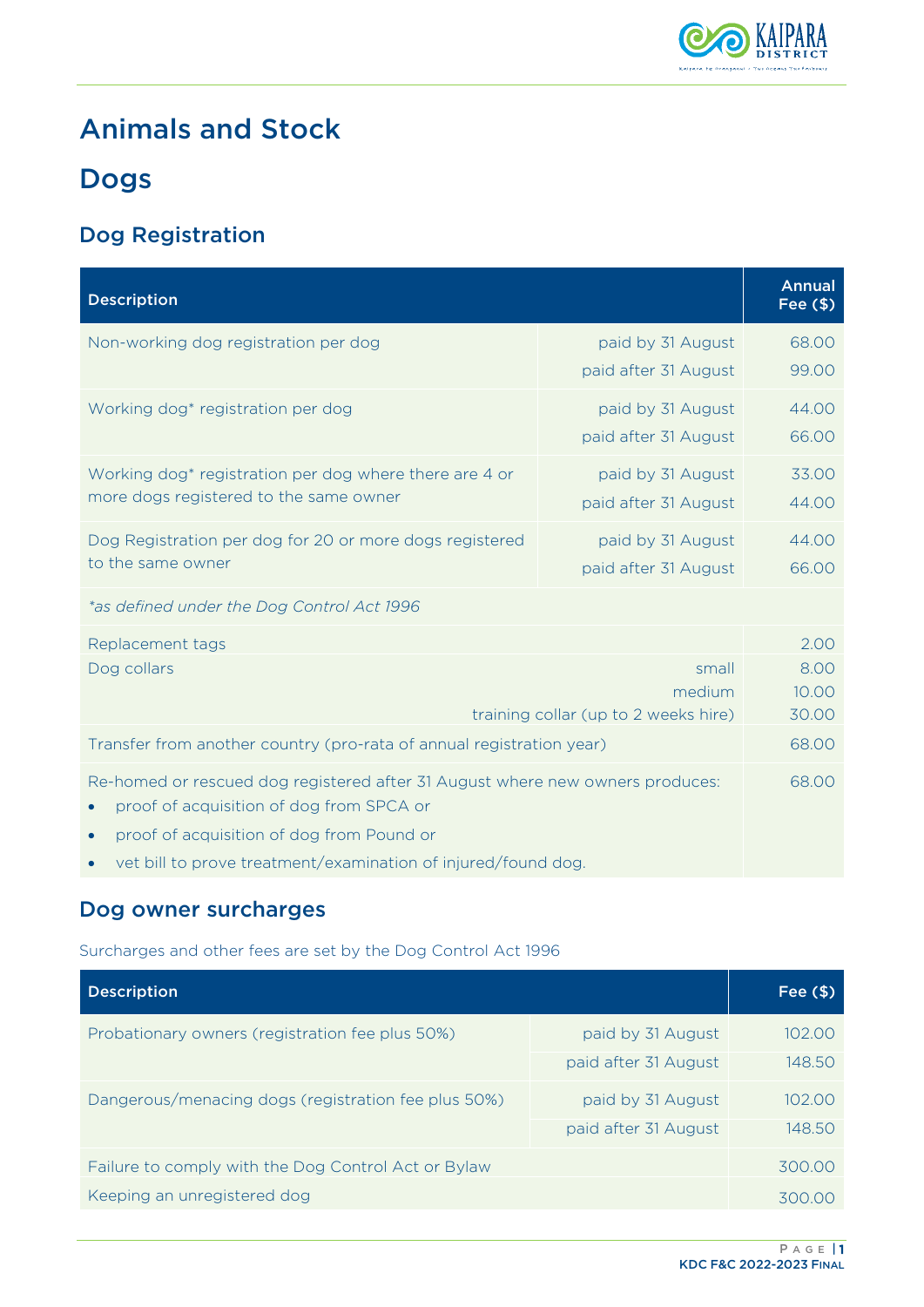

| <b>Description</b>                                                                               | Fee $($ \$) |
|--------------------------------------------------------------------------------------------------|-------------|
| Fraudulent sale or transfer of a dangerous dog                                                   | 500.00      |
| Failure to keep a dog under control                                                              | 200.00      |
| Allowing dangerous dogs at large unmuzzled                                                       | 300.00      |
| Microchipping dog by Animal and Compliance Services Officer                                      | 30.00       |
| Permit to keep more than two dogs in a residential area.                                         | 75.00       |
| As a once-only charge for the duration of the time more than two dogs reside on<br>the property. |             |

## <span id="page-3-0"></span>Impounding dogs and sustenance of dogs in the Pound including transport

| <b>Description</b>                                     | Fee $($ \$)  |
|--------------------------------------------------------|--------------|
| Transport and impounding - per occasion                | 120.00       |
| Sustenance fees - per dog per day                      | 28.00        |
| Veterinary care                                        | Actual costs |
| Animal and Compliance Services Officer time (per hour) | 145.00       |

# <span id="page-3-1"></span>**Stock**

### <span id="page-3-2"></span>Stock control

| <b>Description</b>                     | Fee $($ \$)          |
|----------------------------------------|----------------------|
| Stock impounding                       | 120.00<br>per animal |
| Stock sustenance                       | 38.00<br>per animal  |
| Transportation                         | <b>Actual costs</b>  |
| Repairs and maintenance                | Actual costs         |
| Veterinary care                        | Actual costs         |
| Animal and Compliance Services Officer | 100.00               |

## <span id="page-3-3"></span>Stock droving

| <b>Description</b>         |                                                          | Fee $($ \$) |
|----------------------------|----------------------------------------------------------|-------------|
| <b>Callout and Droving</b> | per hour per person                                      | 75.00       |
|                            | plus mileage from boundaries of Dargaville and Mangawhai | 1.00        |
|                            | - based on AA approved per kilometre                     |             |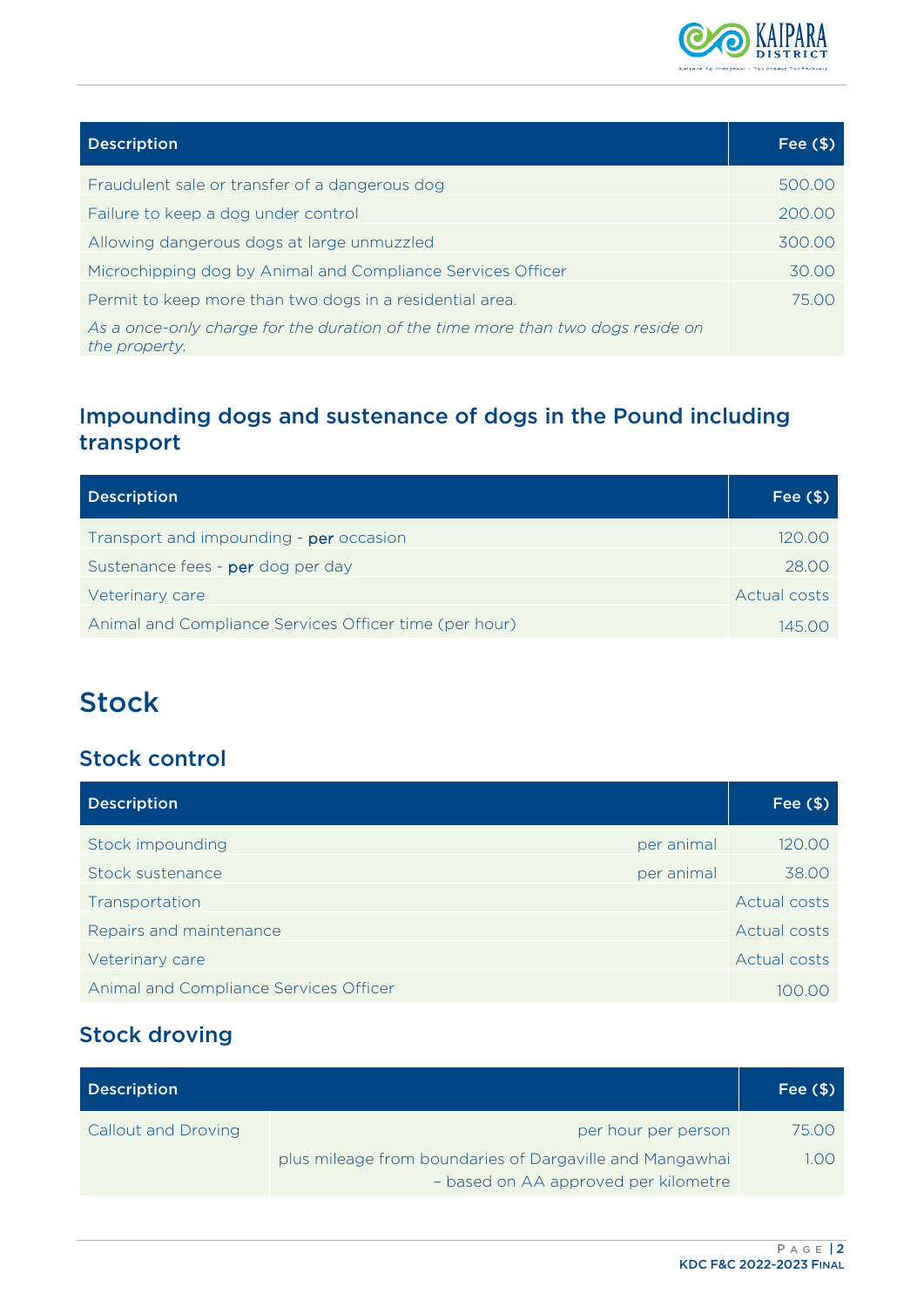

# <span id="page-4-0"></span>Building Services

### <span id="page-4-1"></span>Certificate of Acceptance

Sections 97(d) and (e) fee is calculated in two parts:

- Part a) the fee payable under the current schedule had consent been sought; and
- Part b)  $$200.00$  or 50% of the fee (Part a) whichever is the greater.

### <span id="page-4-2"></span>Building Consents - Dwellings/Buildings

| <b>Category/Description</b>                                                                                                                 | Fee $($ \$ |
|---------------------------------------------------------------------------------------------------------------------------------------------|------------|
| Project Information Memorandum (PIM). PIM application fee if applied for separate<br>to building consent                                    | 300.00     |
| Domestic fireplaces, removal, demolition building works and connection to Council<br>(reticulated) wastewater system (includes inspections) | 475.00     |
| Private wastewater system installation (includes specialist system review inspections,<br>Alpha One, District Plan review/PIM and GST)      | 595.00     |

### <span id="page-4-3"></span>Building works

| <b>Category/Description</b>                                                            | Fee $($ \$) |  |
|----------------------------------------------------------------------------------------|-------------|--|
| Building Works valued up to \$5,000                                                    | 1,055.00    |  |
| Building Works valued up to \$5,001 - \$10,000                                         | 1,365.00    |  |
| Building Works valued \$10,001 - \$19,999                                              | 2,130.00    |  |
| Building Works valued \$20,000 - \$50,000                                              | 2,865.00*   |  |
| Building Works valued \$50,001 - \$100,000                                             | 3,545.00*   |  |
| Building Works valued \$100,001 - \$250,000                                            | 4,290.00*   |  |
| Building Works valued \$250,001 - \$500,000                                            | 5,530.00*   |  |
| Building Works valued \$500,001 - \$900,000                                            | 7,480.00*   |  |
| Building Works valued over \$900,000                                                   | 9,660.00*   |  |
| *plus BRANZ and DBH levies (applies to all building work valued at \$20,000 and over). |             |  |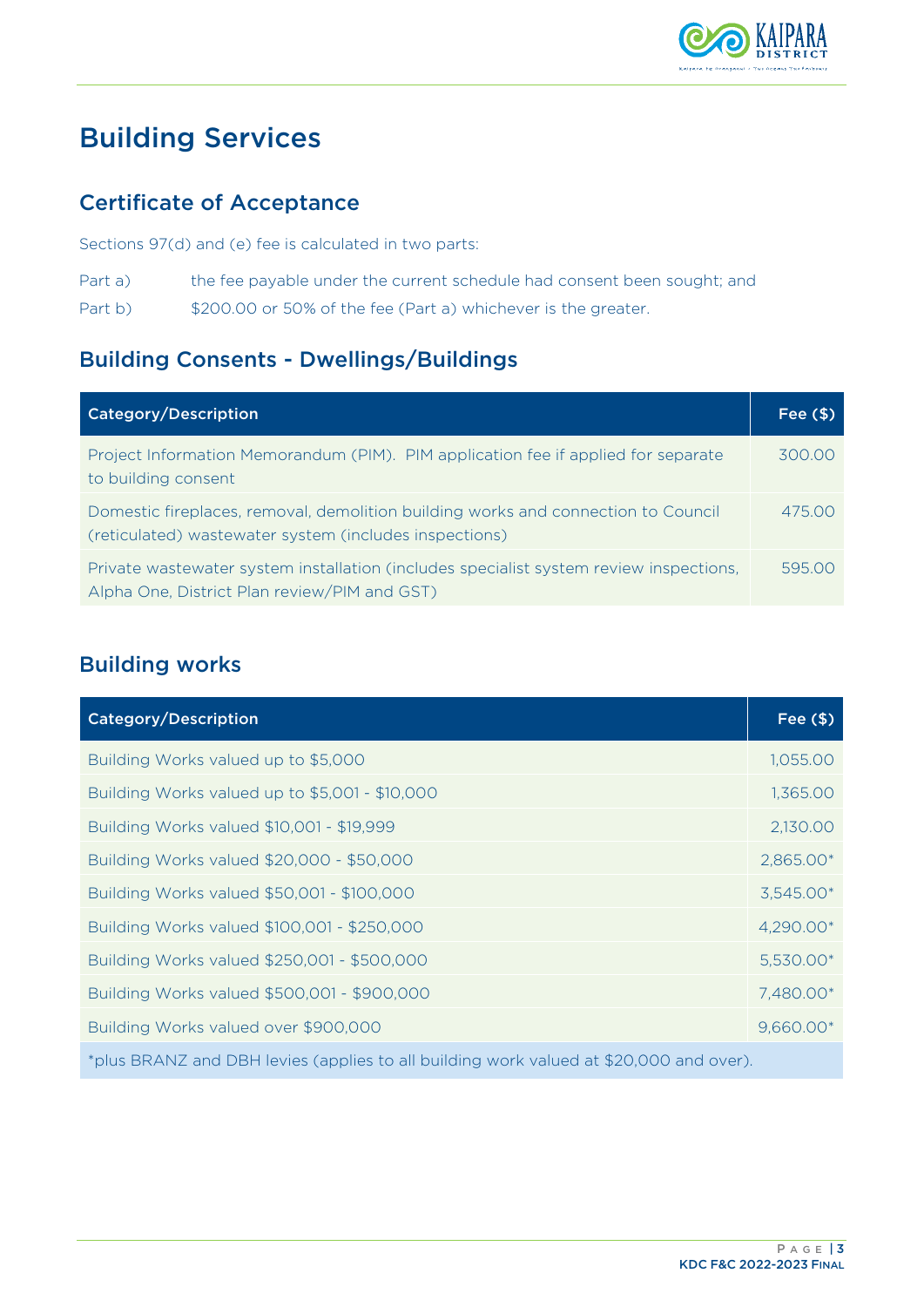

## <span id="page-5-0"></span>Building Consents - Industry Levies\*

| <b>Category/Description</b>                        |                                      | Fee $($ \$)                                                               |
|----------------------------------------------------|--------------------------------------|---------------------------------------------------------------------------|
| Building Research Authority of<br>New Zealand Levy | <i>*Fee set in BRANZ Regulations</i> | \$1.00 per \$1,000<br>for building work<br>valued at \$20,000<br>and over |
| Department of Building and<br><b>Housing Levy</b>  | *Fees set in MBIE Levy               | \$1.75 per \$1,000<br>for building work<br>valued at \$20,444<br>and over |

## <span id="page-5-1"></span>Building Consents - Notice to Fix, Producer Statement Inspections and other building fees

| <b>Category/Description</b>                                 |                                                                                                               | Fee $($ \$) |
|-------------------------------------------------------------|---------------------------------------------------------------------------------------------------------------|-------------|
| Amendments                                                  | Per occasion<br>Note: further fees may apply depending on<br>complexity and inspections generated             | 185.00      |
| <b>Building Consent Exemption</b>                           | Applications made under section K(i) or (ii) of<br>Schedule 1 of the Building Act 2004                        | 355.00      |
| Compliance Schedule and<br>Compliance Schedule<br>Statement | Setting up Compliance Schedule with<br>Specified Systems; and Issuing of the<br>Compliance Schedule Statement | 355.00      |
| Re-opening of old Building                                  | Administration fee                                                                                            | 110.00      |
| Consents 5+ years old and<br>extension of time              | Inspection fee (if required)                                                                                  | 185.00      |
| Certificate of Public Use<br>(CPU)                          | Public buildings with no Code Compliance<br>Certificate                                                       | 235.00      |
|                                                             | Public buildings with no Code Compliance<br>Certificate requiring one inspection                              | 410.00      |
| Section 72 Certificate                                      | Registering hazard on Title                                                                                   | 305.00      |
| Section 75 Certificate                                      | Amalgamation of two Titles                                                                                    | 305.00      |
| Sections 33(1)(b)(ii) and<br>45(1)(c)                       | Record of Title                                                                                               | 42.00       |
|                                                             | Each additional attachment to the Title                                                                       | 5.00        |
| Extension of time                                           | Per occasion for each request for extension of<br>time (Sections $52(b)$ and $93(2)(b)$ )                     | 110.00      |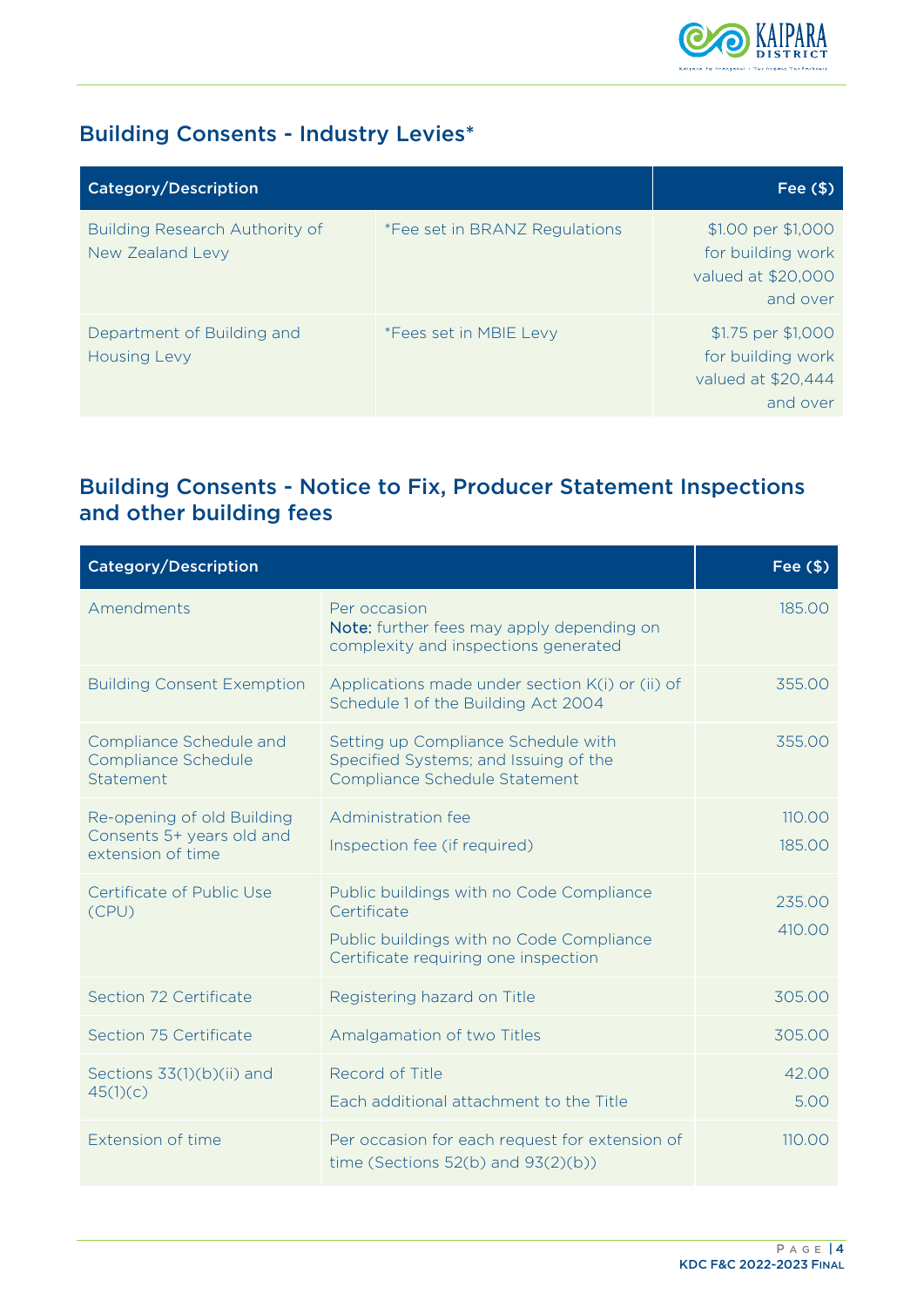

| <b>Category/Description</b>                 |                                                                                                                                 | Fee $($ \$)                                                  |
|---------------------------------------------|---------------------------------------------------------------------------------------------------------------------------------|--------------------------------------------------------------|
| Other certificates                          | Any other certificates, authorities, requirement<br>or action requested of Council under<br>provisions of the Building Act 2004 | 110.00                                                       |
| Notice to Fix                               | Includes one inspection to recheck                                                                                              | 250.00<br>plus<br>disbursements<br>including<br>consultant   |
|                                             | Further inspections will be charged at the<br>standard rate per inspection                                                      | 185.00                                                       |
| Decommissioning a private wastewater system |                                                                                                                                 | 355.00                                                       |
| Inspections                                 | Standard inspection per occasion or<br>re-inspection as required                                                                | 185.00                                                       |
|                                             | <b>Building Warrant of Fitness Inspection</b>                                                                                   | 185.00                                                       |
|                                             | <b>Building Warrant of Fitness Renewal</b>                                                                                      | 130.00                                                       |
|                                             | Fencing of Swimming Pool Inspection                                                                                             | 185.00                                                       |
|                                             | Building enquiries and pre-application meetings with a Building Inspector                                                       | First 15 minutes<br>free, thereafter<br>\$185.00 per<br>hour |

#### Notes:

- 1 The full fee must be paid when the application is submitted. Any further costs incurred in the process will be invoiced separately, for example, if external specialists are engaged. The balance of any fees due for additional inspections or other disbursements including specialist's fees must be paid before the Code Compliance Certificate is issued.
- 2 May require additional inspections from those specified depending on the Building Consent.
- 3 Where no PIM application has been made in conjunction with a Building Consent application and the work relates to a new building, or increases the footprint of the building, a District Plan Assessment fee will need to be paid.
- 4 For second and subsequent dwellings on a site you will have to pay a Development Contribution.
- 5 All commercial building applications are lodged using initial fixed fees which will have actual and reasonable costs charged in addition to the lodgement amount.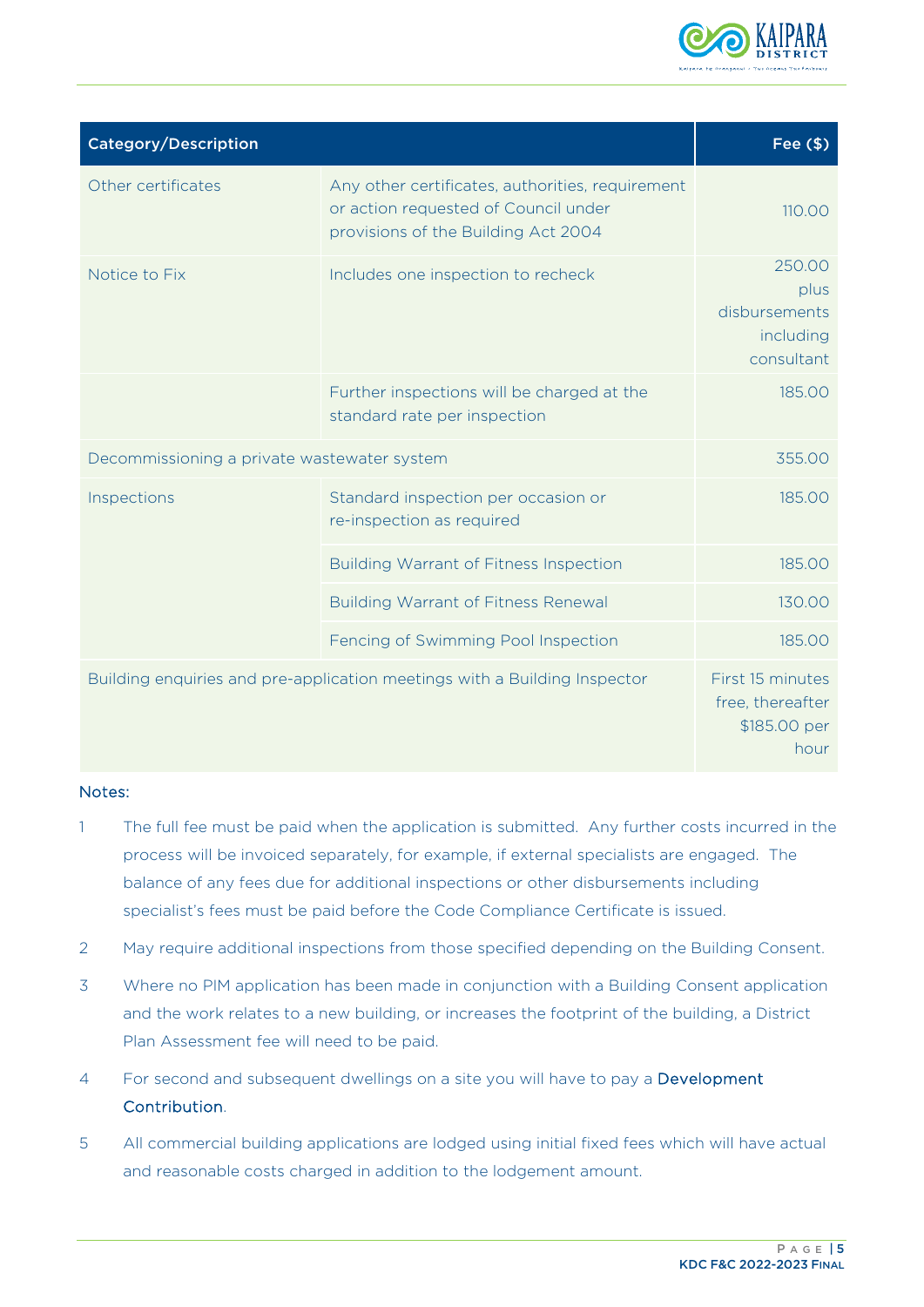

# <span id="page-7-0"></span>Bylaw and Policy

| <b>Description</b>                                                                                                                                                | Fee $($ \$)                       |
|-------------------------------------------------------------------------------------------------------------------------------------------------------------------|-----------------------------------|
| Use of public land for Not for Profit vendor activities (per day) - maximum fee                                                                                   | 100.00                            |
| Use of public land i.e. Circus or special events with commercial vendor activities<br>(per day) - maximum fee                                                     | 600.00                            |
| Note: In high demand areas Council may run a competitive bid process to determine appropriate<br>fees (expressions of interest application by concession holder). |                                   |
| Bond for events on public land                                                                                                                                    | 500.00                            |
| Class 4 Gambling Venue and Board Venue Application (under Part 7 Kaipara<br>District Council Class 4 Gambling Venue Policy)                                       | 760.00                            |
| Onsite Wastewater Disposal System inspection                                                                                                                      | 255.00                            |
| Permit to keep additional animals on a residential property (under Consolidated<br>General Bylaw 2020)                                                            | 170.00                            |
| Exemption consent for the consumption of alcohol in a public place within an<br>alcohol control area under the Alcohol Control Bylaw 2018                         | 170.00<br>then 170.00<br>per hour |

## <span id="page-7-1"></span>Amusement Devices

Fees are set by statute Amusement Devices Regulations 1978

<span id="page-7-2"></span>

| <b>Description</b>                                                                                 | Fee $($ \$) |
|----------------------------------------------------------------------------------------------------|-------------|
| For one device, for the first seven days of proposed operation or part thereof                     | 10 OO       |
| For each additional device operated by the same owner, for the first seven days or<br>part thereof | 2.00        |
| For each device, \$1.00 for each further period of seven days or part thereof                      |             |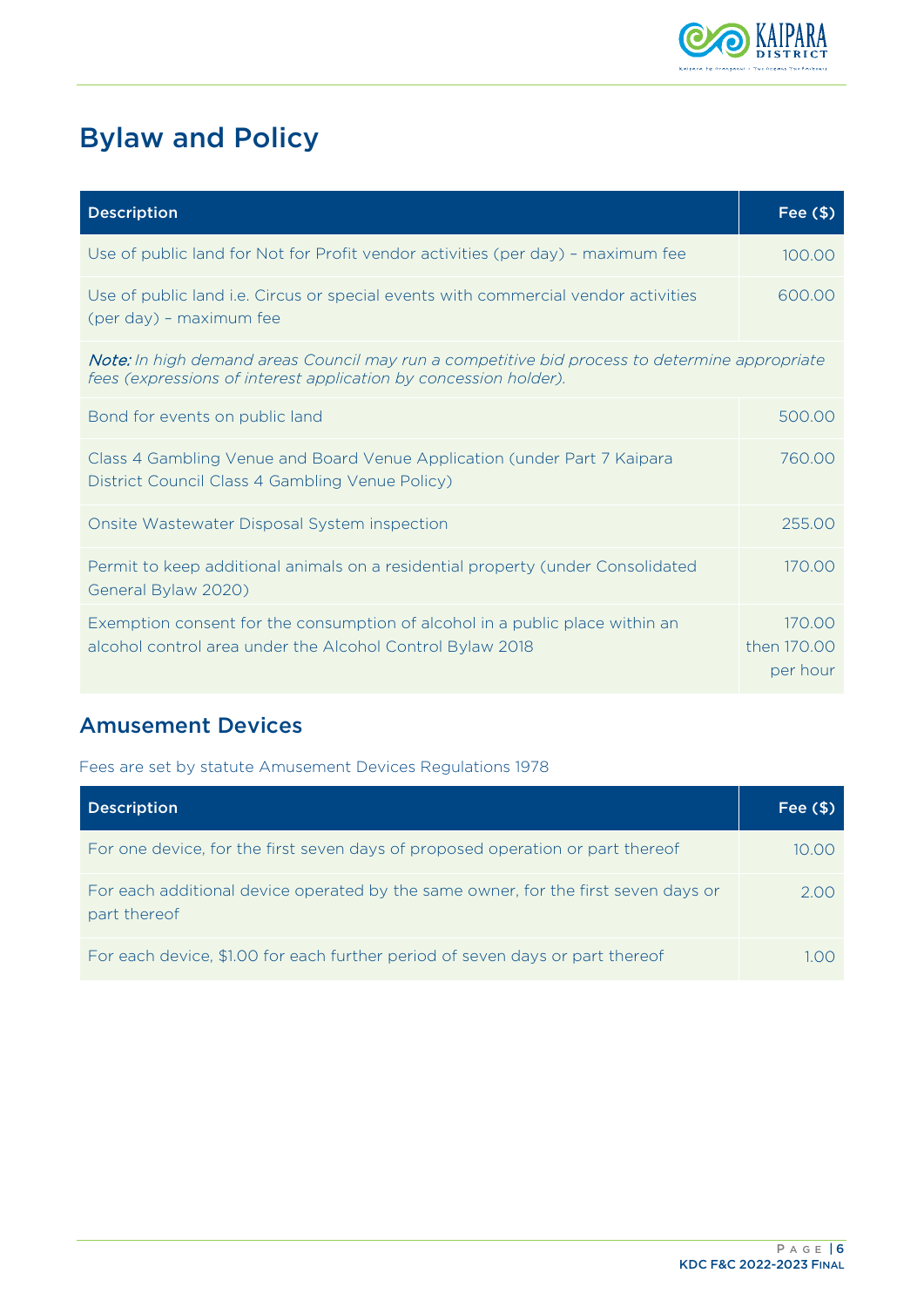

## Litter infringements

| <b>Description</b>                                                                                                                                                                                                                | Fee $($ \$) |
|-----------------------------------------------------------------------------------------------------------------------------------------------------------------------------------------------------------------------------------|-------------|
| Depositing litter or having deposited litter of less than one litre in volume, and leaving<br>it in or on a public place, or in or on private land without the consent of its occupier.                                           | 120.00      |
| Depositing litter or having deposited litter of more than one litre and less than 20<br>litres* in volume, and leaving it in or on a public place, or in or on private land without<br>the consent of its occupier.               | 200.00      |
| Depositing litter or having deposited litter of more than 20 litres <sup>*</sup> and less than 120<br>litres** in volume and leaving it in or on a public place, or in or on private land without<br>the consent of its occupier. | 300.00      |
| Depositing litter or having deposited litter of more than 120 litres** in volume and<br>leaving it in or on a public place, or in or on private land without the consent of its<br>occupier.                                      | 400.00      |
| Depositing animal remains or having deposited animal remains and leaving them in or<br>on a public place, or in or on private land without the consent of its occupier.                                                           | 400.00      |
| *20 litres is the approximate maximum capacity of two standard supermarket bags in normal<br>conditions                                                                                                                           |             |
| **120 litres is the approximate maximum capacity of a standard "wheelie bin" in normal conditions                                                                                                                                 |             |

# <span id="page-8-0"></span>**Campgrounds**

Fees at Council's campgrounds vary from camp to camp and are subject to change without notice.

Further details may be obtained from Council's Customer Service Centres.

## <span id="page-8-1"></span>Lake Waikare Education Centre at Taharoa Domain

| <b>Description</b>                                                   | Fee $($ \$)                |
|----------------------------------------------------------------------|----------------------------|
| Private/profit-making group rate<br>for 24 hours<br>per hour<br>bond | 300.00<br>60.00<br>300.00  |
| for 24 hours<br><b>Community Group rate</b><br>per hour<br>bond      | 150.00<br>30.00<br>150.00  |
| Social Services/voluntary rate<br>for 24 hours<br>per hour<br>bond   | 100.00<br>20.00<br>No bond |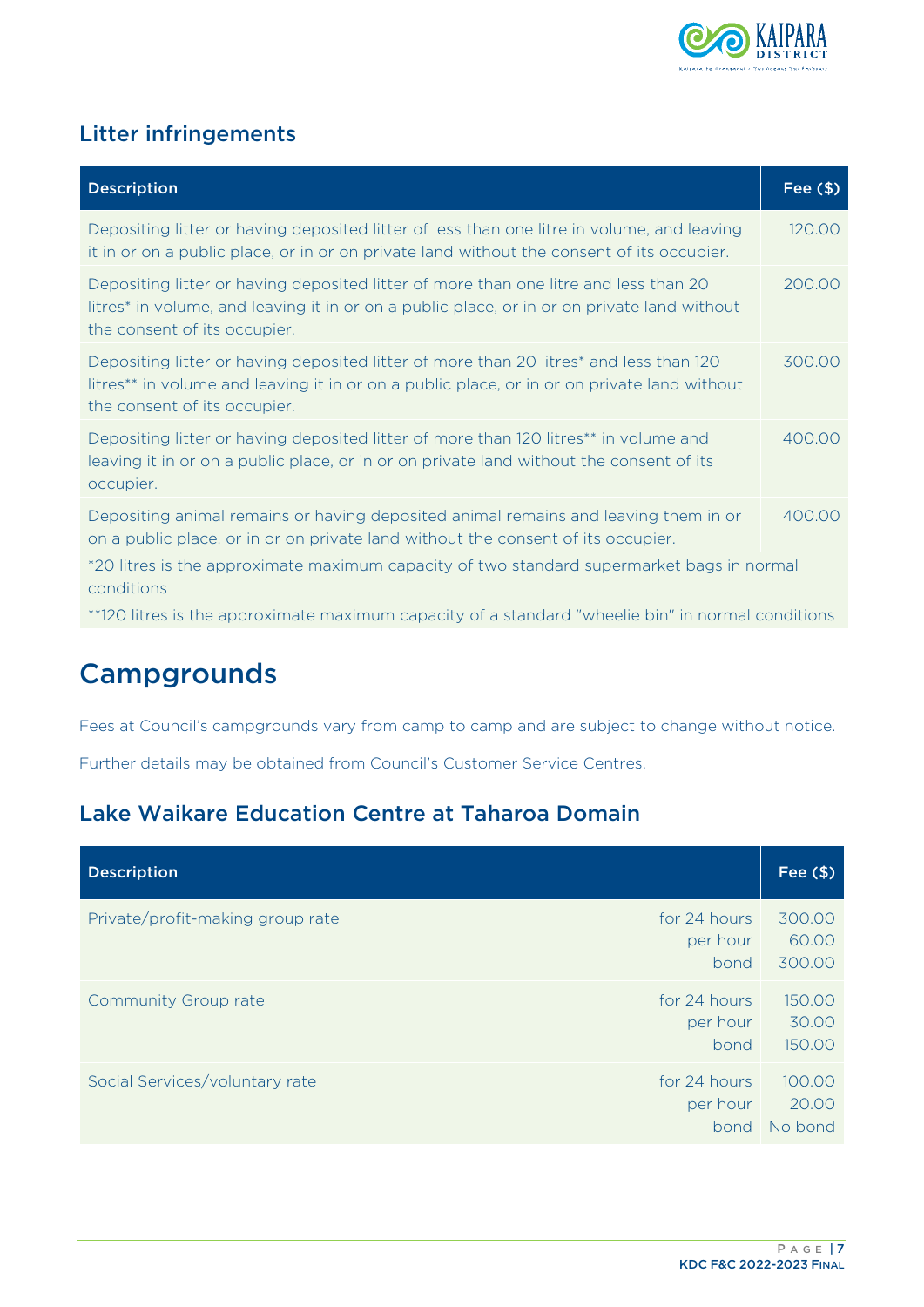

# <span id="page-9-0"></span>**Cemeteries**

| <b>Description</b>                                                                                                       | Fee $($ \$) |
|--------------------------------------------------------------------------------------------------------------------------|-------------|
| <b>Plot purchase</b>                                                                                                     |             |
| For purchase of each $2.4 \times 1.2$ metre plot with exclusive right of burial in perpetuity<br>(includes maintenance)  | 1,500.00    |
| Ash Plot (purchase and maintenance)                                                                                      | 360.00      |
| Ash Wall purchase of space (no interment)                                                                                | 300.00      |
| <b>Interment fees</b>                                                                                                    |             |
| Single depth burial of any person up to 11 years                                                                         | 500.00      |
| Single depth burial of any person                                                                                        | 1,200.00    |
| Extra depth                                                                                                              | 1,300.00    |
| Stillborn and new-born                                                                                                   | 175.00      |
| Additional fee for short notice burial (under 2 working day minimum)                                                     | 400.00      |
| Additional fees for any interment taking place on Saturday or Sunday or outside<br>normal hours (10am - 3:30pm)          | 625.00      |
| Additional fees for any interment taking place on a Public Holiday                                                       | 1,180.00    |
| Surcharge for late arrival                                                                                               | 150.00      |
| <b>Other fees</b>                                                                                                        |             |
| Administration fee                                                                                                       | 98.00       |
| Ash burial taking place on a Public Holiday                                                                              | 480.00      |
| Interment of Ashes (digging fee)                                                                                         | 230.00      |
| Disinterment of any body in the cemetery                                                                                 | 1,890.00    |
| Out of District fee (at Council's discretion)                                                                            | 370.00      |
| Oversize casket                                                                                                          | 190.00      |
| Concrete work (works to concrete berms, headstones, plaques, below ground<br>concrete capping at the customer's request) | 200.00      |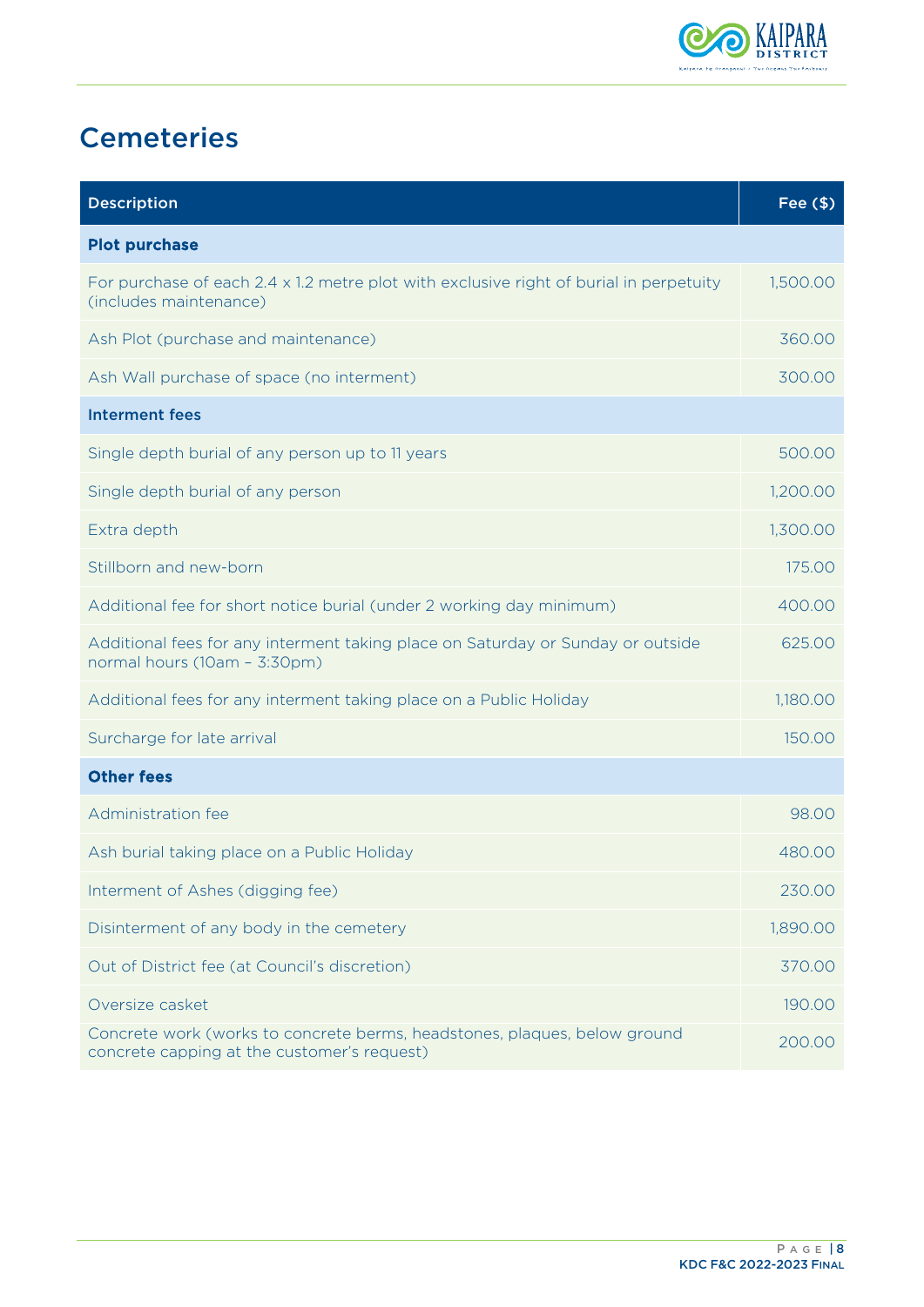

# <span id="page-10-0"></span>Community housing

| <b>Description</b>      |                                  | Weekly fee (\$) |
|-------------------------|----------------------------------|-----------------|
| Fagan Place Mangawhai   | Existing tenants                 | 160.00          |
|                         | New tenants in refurbished units | 225.00          |
| Kauri Court Dargaville  |                                  | 140.00          |
| Awakino Road Dargaville |                                  | 140.00          |
| Bledisloe Street Ruawai |                                  | 14000           |

# <span id="page-10-1"></span>Council Professional Fees

| <b>Council role</b>                     | Fee (\$/hour) |
|-----------------------------------------|---------------|
| <b>General Manager</b>                  | 207.00        |
| Manager                                 | 207.00        |
| <b>Principal Planner</b>                | 197.00        |
| Senior Planner                          | 197.00        |
| <b>Team Leader</b>                      | 197.00        |
| <b>District Planner</b>                 | 197.00        |
| <b>Principal Engineer</b>               | 197.00        |
| Planner                                 | 175.00        |
| Analyst                                 | 175.00        |
| Engineer                                | 175.00        |
| Graduate                                | 155.00        |
| Post Approval Officer                   | 175.00        |
| Monitoring Inspector                    | 175.00        |
| <b>Building Officer</b>                 | 185.00        |
| Environmental Health Officer            | 175.00        |
| Administrator/Technical Support Officer | 103.00        |
| Animal and Compliance Services Officer  | 145.00        |

External professional fees will be passed on to the applicant as charged to Council plus 10% where specialist expertise is required in the assessment of applications.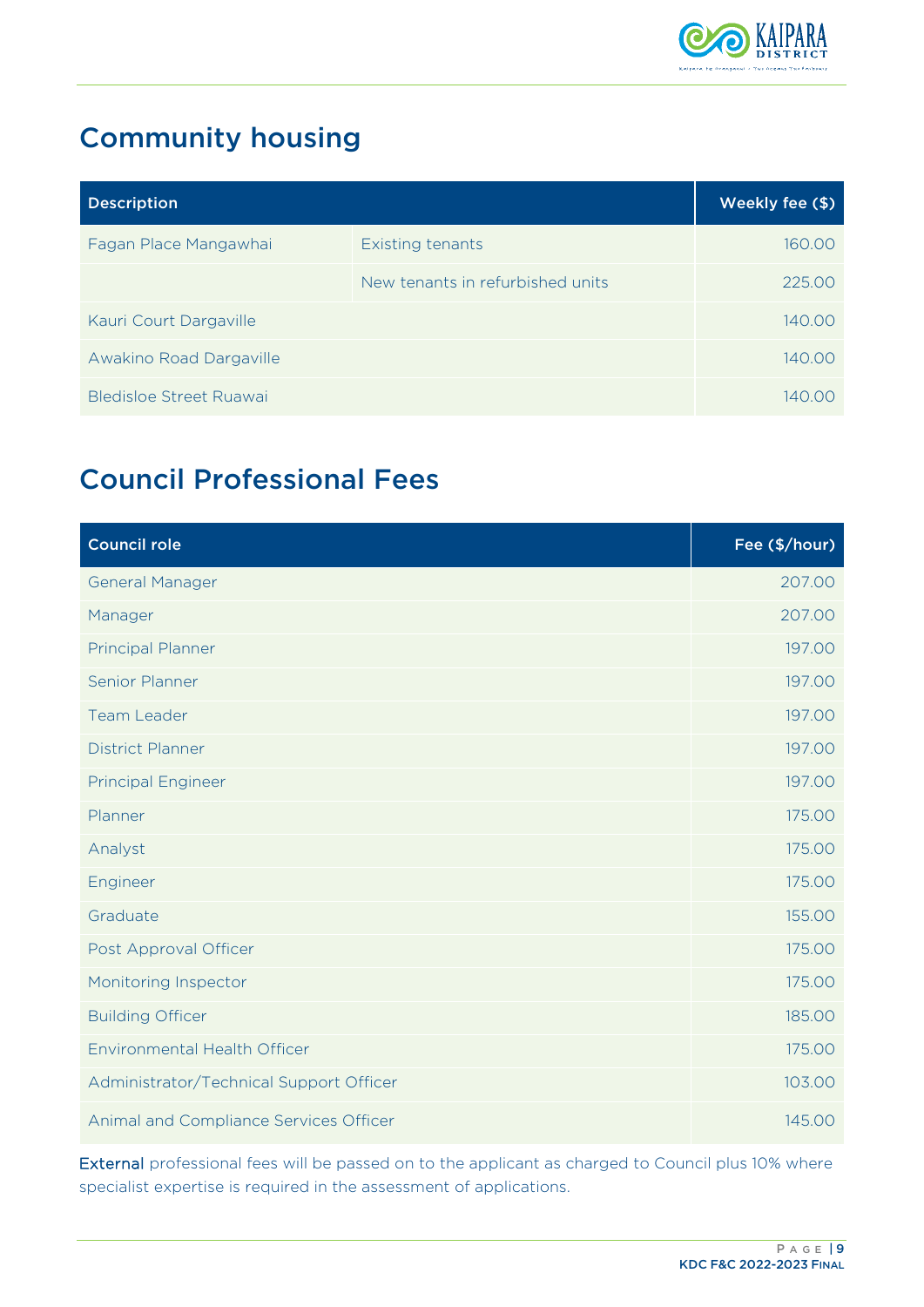

# <span id="page-11-0"></span>District Plan changes

| <b>Description</b>                                                                                                    | Fee $($ \$) |
|-----------------------------------------------------------------------------------------------------------------------|-------------|
| Request to initiate Plan change                                                                                       | 15,495.00   |
| Before commencement of Notification processing                                                                        | 15,495.00   |
| Before commencement of Hearing                                                                                        | 15,495.00   |
| A FELET A SERING SET SISTEMA DE STRIFFE SON LES SON INFORMATIONS DE LA SERING DE LA SERING DE LA SERING DE LA MEDIA E |             |

Note: Additional charges will be made for the actual and reasonable costs involved as applicable refer to hourly rate table.

# <span id="page-11-1"></span>Food safety

Food safety is managed under the Food Act 2014.

## <span id="page-11-2"></span>Food Control Plan (FCP)

| <b>Description</b>                                                      | Fee $($ \$) |
|-------------------------------------------------------------------------|-------------|
| FCP - New application for registration of template food control plan    | 260.00      |
| FCP - Registration renewal - annual                                     | 260.00      |
| FCP - Verification                                                      | 715.00      |
| Failure to attend scheduled verification (cancellation within 24 hours) | 155.00      |
| Verification Corrective Action follow-up                                | 210 OO      |

## <span id="page-11-3"></span>National Food Control Programmes (NP1, NP2, NP3)

| <b>Description</b>                                                      | Fee $($ \$) |
|-------------------------------------------------------------------------|-------------|
| NP New application for registration of National Programme               | 260.00      |
| NP Registration renewal - two yearly                                    | 260.00      |
| NP1 Verification                                                        | 365.00      |
| NP2 Verification -                                                      | 570.00      |
| NP3 Verification -                                                      | 570.00      |
| Failure to attend schedule verification (cancellation within 24 hours)  | 155.00      |
| Verification Corrective Action follow-up                                | 210.00      |
| Additional National Programme/Food Control Plan document administration | 35.00       |
| National Programme business change of ownership administration fee      | 103.00      |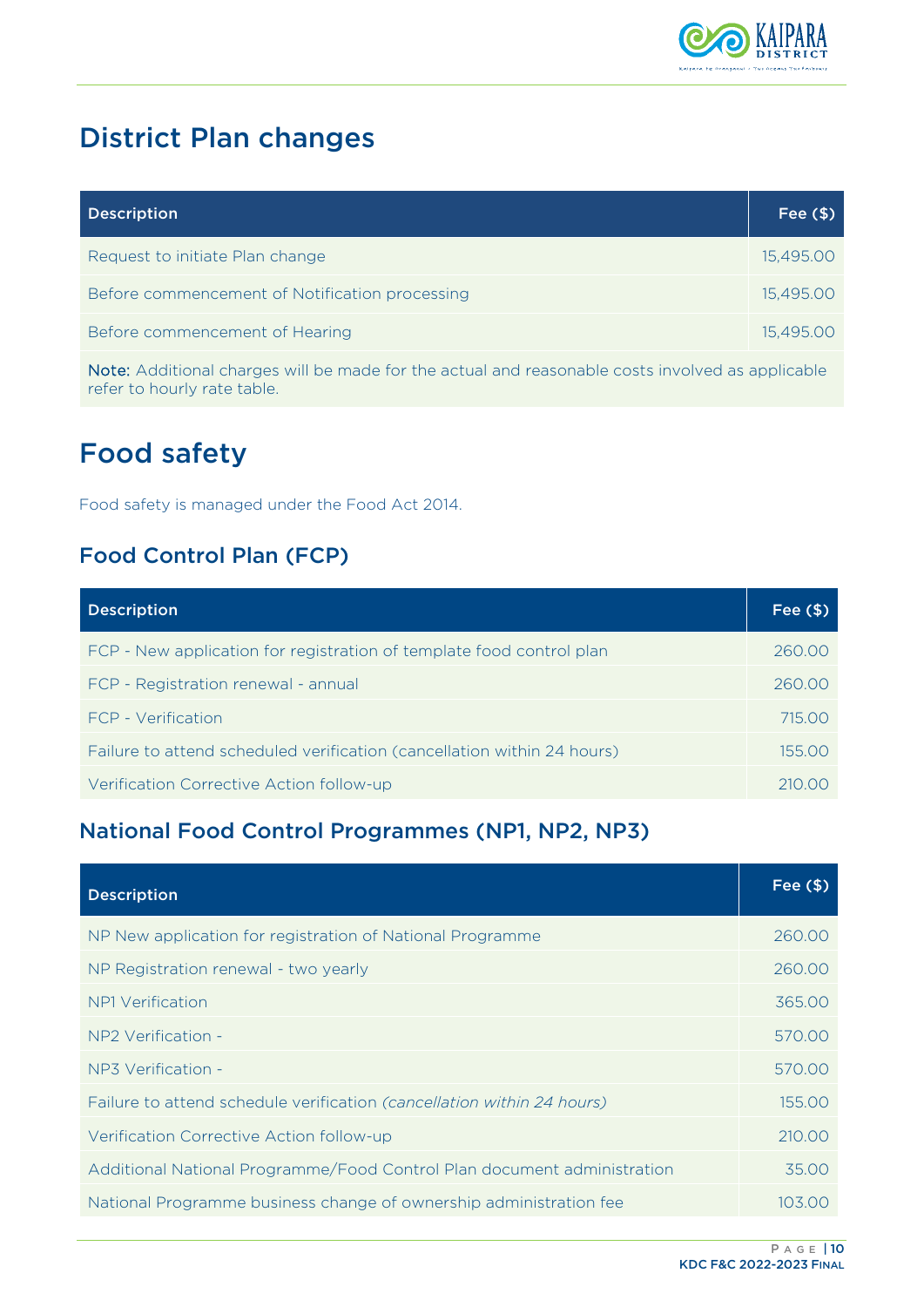

## <span id="page-12-0"></span>Food Safety Officer Enforcement Action

| <b>Description</b>                                         | Fee $(\$)$ |
|------------------------------------------------------------|------------|
| Food Safety Officer Enforcement - i.e. Notice of Direction | 365.00     |
| FCP - unscheduled or unannounced verification              | 715.00     |
| NP1 - unscheduled or unannounced verification              | 365.00     |
| NP2 - unscheduled or unannounced verification              | 570.00     |
| NP3 - unscheduled or unannounced verification              |            |

# <span id="page-12-1"></span>Health Licences

## <span id="page-12-2"></span>Premises registered under the Health Act 1956

| <b>Description</b>                                 | <b>Annual Inspection</b><br>Fee $($ \$) |
|----------------------------------------------------|-----------------------------------------|
| <b>Hairdressers</b>                                | 375.00                                  |
| Funeral Directors/Funeral Parlours                 | 375.00                                  |
| Campgrounds                                        | 540.00                                  |
| Offensive Trade Licence - Refer to Health Act 1956 | 210.00                                  |
| Re-inspections - Under the Health Act 1956         | 210.00                                  |

## <span id="page-12-3"></span>Hawkers and Traders

#### (licences under 2020 Consolidated General bylaw)

| <b>Description</b>             |                                                                                                                                                                                                                                           | <b>Annual Fee</b><br>(S) |
|--------------------------------|-------------------------------------------------------------------------------------------------------------------------------------------------------------------------------------------------------------------------------------------|--------------------------|
| <b>Itinerant Traders</b>       | Any person who sets up a temporary business that has<br>not been resident in the district for six months and intends<br>to operate for not more than six months selling goods<br>from a premises. This excludes Hawkers and mobile shops. | 155.00                   |
| <b>Hawkers</b>                 | Person who carries around goods for sale (usually on<br>foot). This excludes those who sell goods from a vehicle.                                                                                                                         | 155.00                   |
| Mobile/Stall/Stall<br>non-food | <b>Trading on Public Land</b>                                                                                                                                                                                                             | 155.00                   |
| Water sampling                 | Drinking, septic, pools                                                                                                                                                                                                                   | 155.00                   |
|                                | Premises site visit for potential buyers (i.e. food premises)                                                                                                                                                                             | 155.00                   |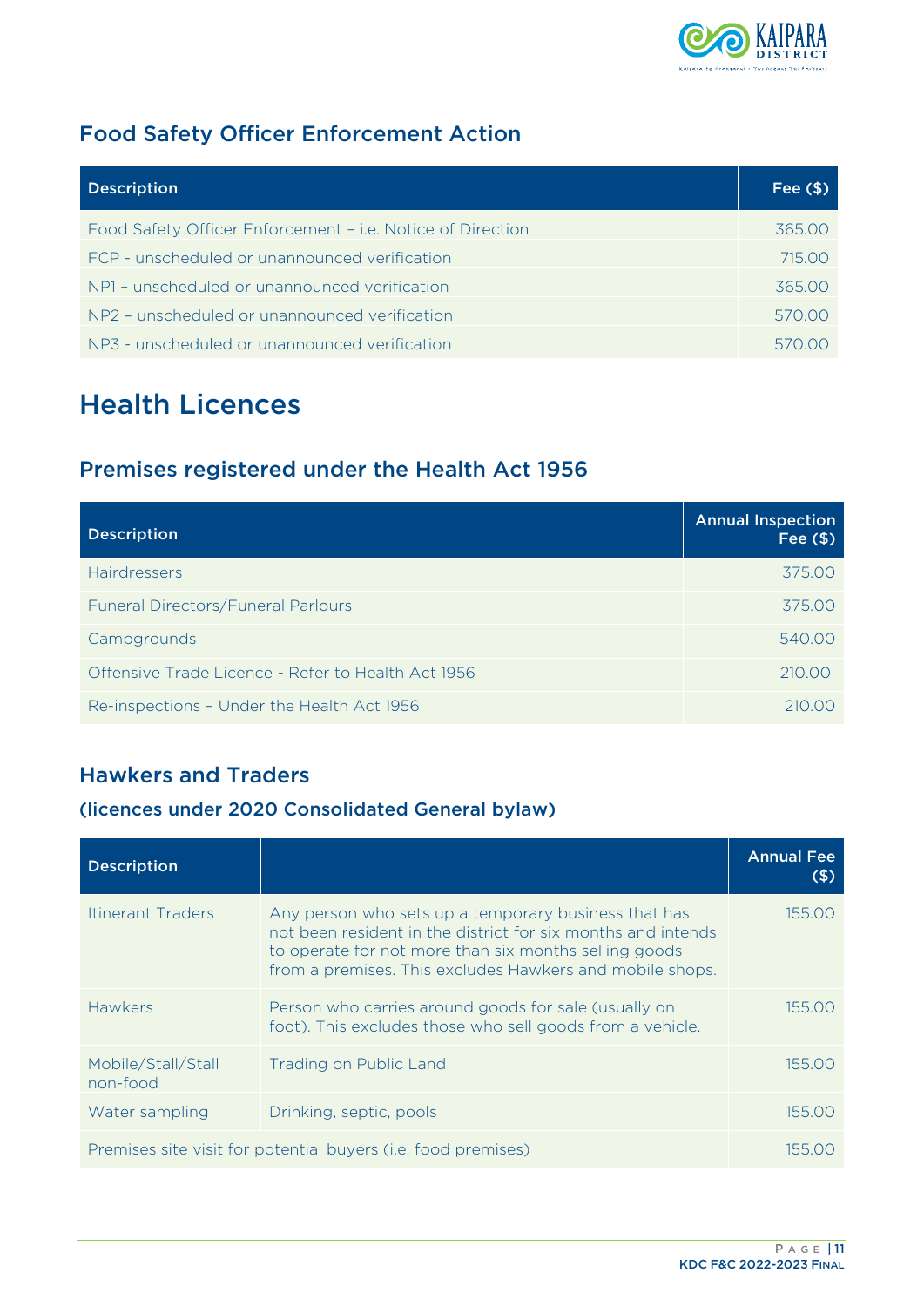

# <span id="page-13-0"></span>Information requests

| <b>Description</b>                                                                                                                                                                             | Annual Fee (\$)                                                               |
|------------------------------------------------------------------------------------------------------------------------------------------------------------------------------------------------|-------------------------------------------------------------------------------|
| New Land Information Memorandum (LIM) - email service                                                                                                                                          | 325.00                                                                        |
| Paper copy of LIM                                                                                                                                                                              | Cost of LIM<br>plus 25.00                                                     |
| Property enquiries (not LIM) - includes, but not limited to, the research<br>and collation of specific documents. Administration Fee (minimum 15<br>minutes)                                   | 17.00 minimum fee<br>17.00 per 15 minutes<br>thereafter                       |
| Local Government Official Information and Meetings Act (LGOIMA)<br>requests                                                                                                                    | First hour free then<br>\$76.00 per hour<br>plus photocopying as<br>per rates |
| Photocopies of maps etcetera                                                                                                                                                                   | Cost of photocopying<br>or printing                                           |
| Charges made on Council by other bodies                                                                                                                                                        | 98.00 per hour<br>plus any charges to<br>Council                              |
| NES Soil testing site search for potential contamination (file review<br>only) residential - 2 hours approx.                                                                                   | 250.00                                                                        |
| NES Soil testing site search for potential contamination (file review<br>only) commercial - 2 hours approx.                                                                                    | 420.00                                                                        |
| Certificate pursuant to Overseas Investment Regulations Note: There<br>will be a minimum charge of one hour and the balance is to be paid<br>before the certificate will be released.          | 98.00 per hour<br>plus any charges to<br>Council                              |
| Certificate for Licensed Motor Vehicle Dealers                                                                                                                                                 | 145.00 per hour                                                               |
| Note: There will be a minimum charge of one hour and the balance is to<br>be paid before the certificate will be released.                                                                     | plus any charges to<br>Council                                                |
| Any other certificates, authorities, requirement or action requested of<br>Council under the Resource Management Act or other legislation<br>Note: There will be a minimum charge of one hour. | Council's professional<br>fee per hour<br>plus any charges to<br>Council      |
| Assets enquiries prior to resource consent lodgement                                                                                                                                           | 98.00 per hour<br>plus any charges to<br>Council                              |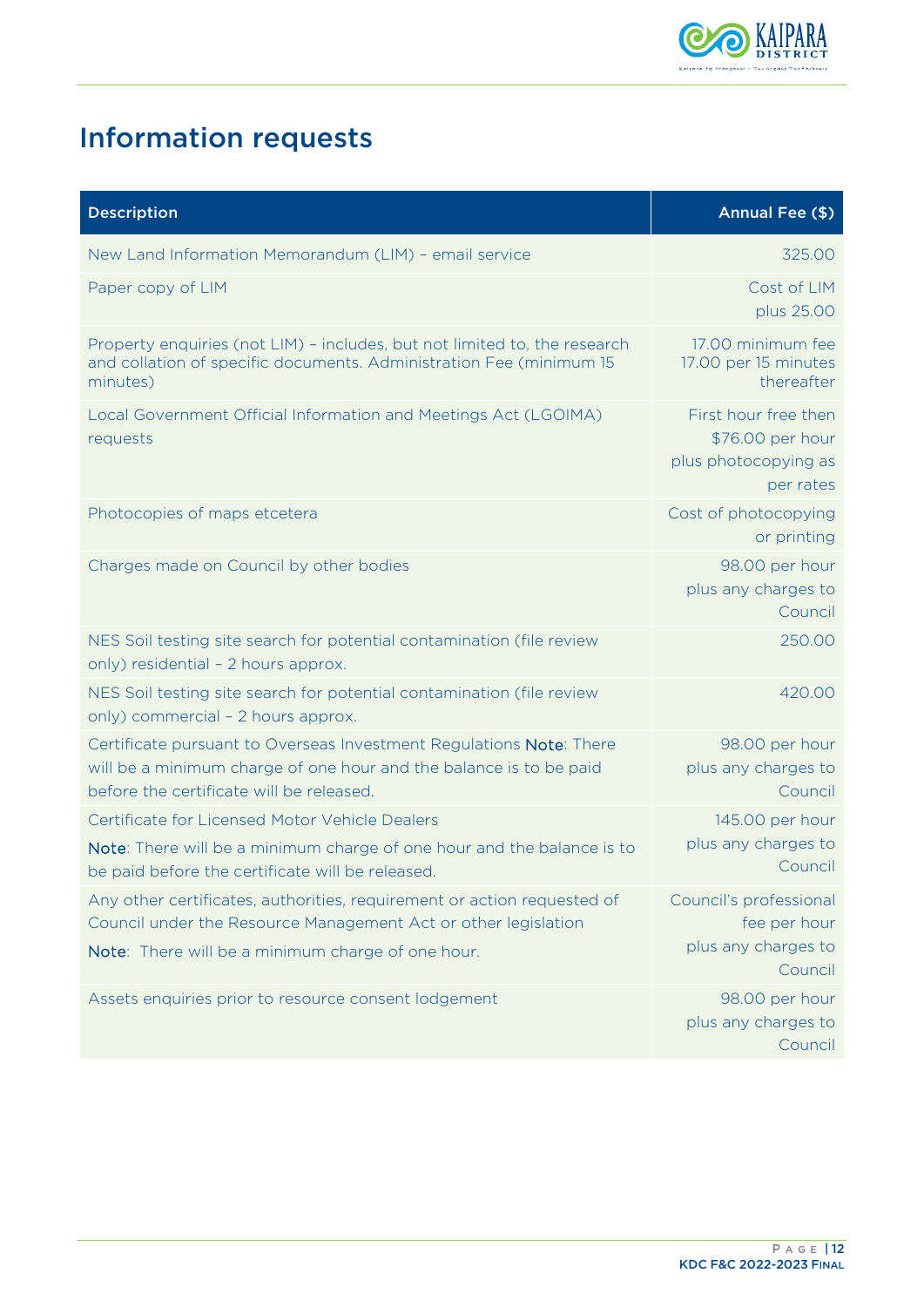

# <span id="page-14-0"></span>Libraries

| <b>Category/Description</b>                              |                                                   | Fee $(\$)$                                                                    |
|----------------------------------------------------------|---------------------------------------------------|-------------------------------------------------------------------------------|
| Membership for Kaipara residents and ratepayers          |                                                   | Free                                                                          |
| Replacement card (adult member)                          |                                                   | 2.00                                                                          |
| Replacement card (junior member)                         |                                                   | 1.00                                                                          |
| Library bags                                             |                                                   | 3.00                                                                          |
| <b>Rental items</b>                                      |                                                   |                                                                               |
| Best Sellers (1 week)                                    |                                                   | 3.00                                                                          |
| DVDs (1 week)                                            |                                                   | No charge                                                                     |
| Rental Fiction (3 weeks)                                 |                                                   | 1.00                                                                          |
| Interloans - from libraries with reciprocal agreement    |                                                   | 5.00 for 4 weeks<br>unless advised of<br>alternative date                     |
| Interloans - from libraries without reciprocal agreement |                                                   | 20.00                                                                         |
| Lost/damaged items                                       |                                                   | Replacement cost or<br>repair fee per item<br>plus 6.00<br>administration fee |
| Overdue fees                                             |                                                   |                                                                               |
| Late return for DVDs and Best Sellers (per day)          |                                                   | No charge                                                                     |
| <b>Printing and photocopying</b>                         |                                                   | Per page                                                                      |
| <b>Black and white</b>                                   | A4                                                | 0.20                                                                          |
|                                                          | A <sub>3</sub>                                    | 0.40                                                                          |
| Colour                                                   | A4                                                | 2.00                                                                          |
|                                                          | A3                                                | 4.00                                                                          |
| Laminating                                               | A4                                                | 2.00                                                                          |
|                                                          | A3                                                | 3.00                                                                          |
| Printing from internet computer                          | A4                                                | 0.20                                                                          |
| Facsimile (up to 5 pages)                                | A4 (sent nationally)<br>A4 (sent internationally) | 1.00<br>3.00                                                                  |
| Scanning to email                                        | Up to 10 pages<br>10 pages thereafter             | 1.00<br>1.00                                                                  |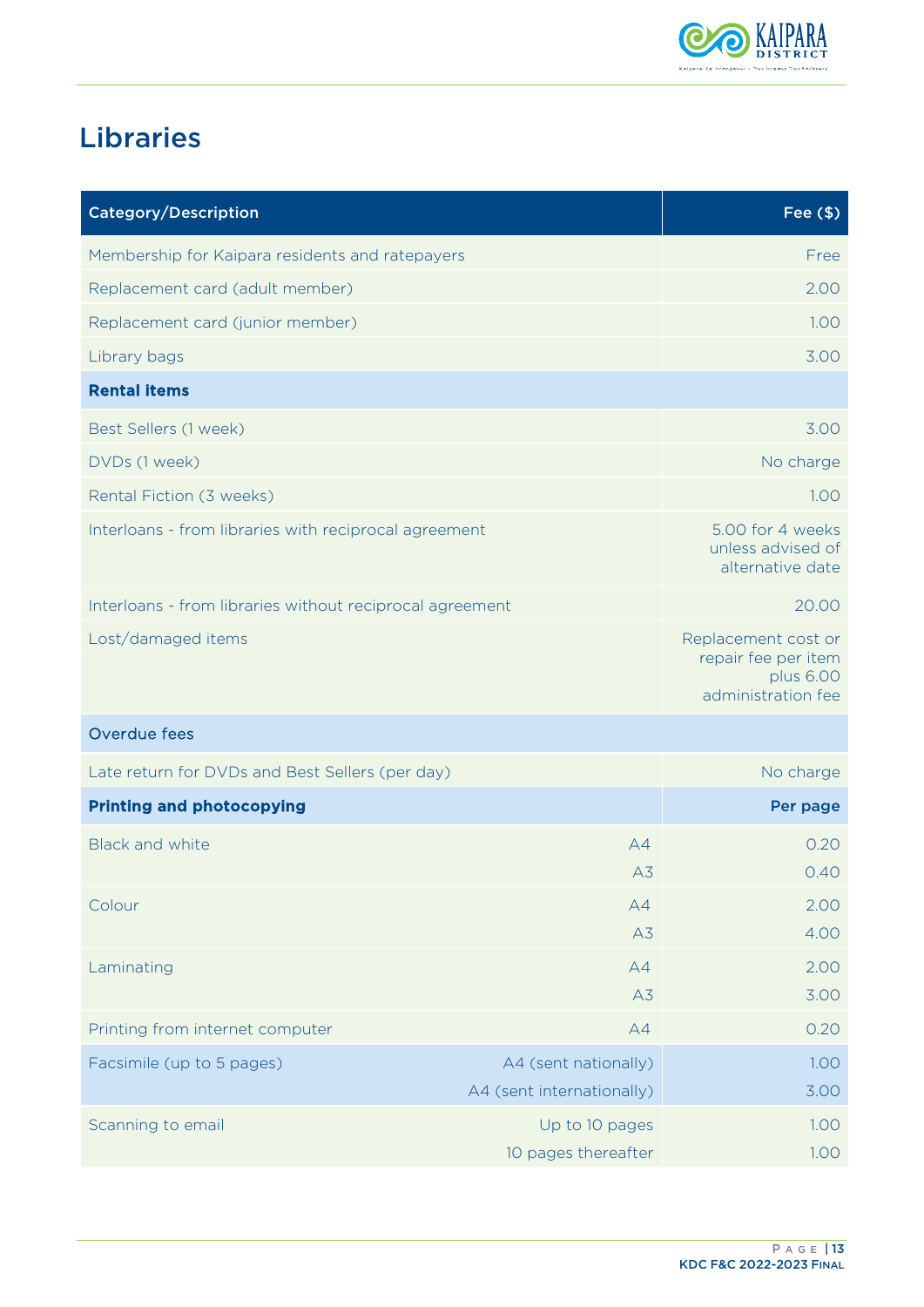

# <span id="page-15-0"></span>Monitoring, compliance and enforcement

| <b>Description</b>                                                                                                                         |             | Fee $($ \$)                                                                          |
|--------------------------------------------------------------------------------------------------------------------------------------------|-------------|--------------------------------------------------------------------------------------|
| <b>Initial Monitoring Fee</b>                                                                                                              | Residential | 280.00                                                                               |
|                                                                                                                                            | Commercial  | 350.00                                                                               |
| An initial monitoring fee is required when the Resource Consent is granted. If the initial fee is<br>exhausted additional fees will apply. |             |                                                                                      |
| Where monitored by Council staff (not restricted to Resource<br>Management Act monitoring)                                                 |             | 175.00 per hour<br>applicable for each<br>inspection (including<br>travelling costs) |
| Where monitored by Consultant or Contractors                                                                                               |             | Actual plus 10%                                                                      |
| <b>Technical Support</b>                                                                                                                   |             | 103.00 per hour                                                                      |
| Abatement Notice fee recovery costs                                                                                                        |             | 180.00                                                                               |

Part charge may be applied when processing information/documentation or on telephone calls where the time taken is less than 15 minutes.

# <span id="page-15-1"></span>Photocopying and General charges

| <b>Description</b>                    |                 | Fee $($ \$) |
|---------------------------------------|-----------------|-------------|
| Photocopying: black and white         | A4 per page     | 0.20        |
|                                       | A3 per page     | 0.40        |
| Photocopying: colour                  | A4 per page     | 2.00        |
|                                       | A3 per page     | 4.00        |
| <b>General Bylaws</b>                 | Per section     | 7.50        |
|                                       | Full bound copy | 55.00       |
| 2013 Operative District Plan          | Text and maps   | 490.00      |
| <b>Engineering Standards</b>          | Full bound copy | 55.00       |
| Council information provided on CD    | Per CD          | 40.00       |
| Council information provided on a USB | Per USB         | 15.00       |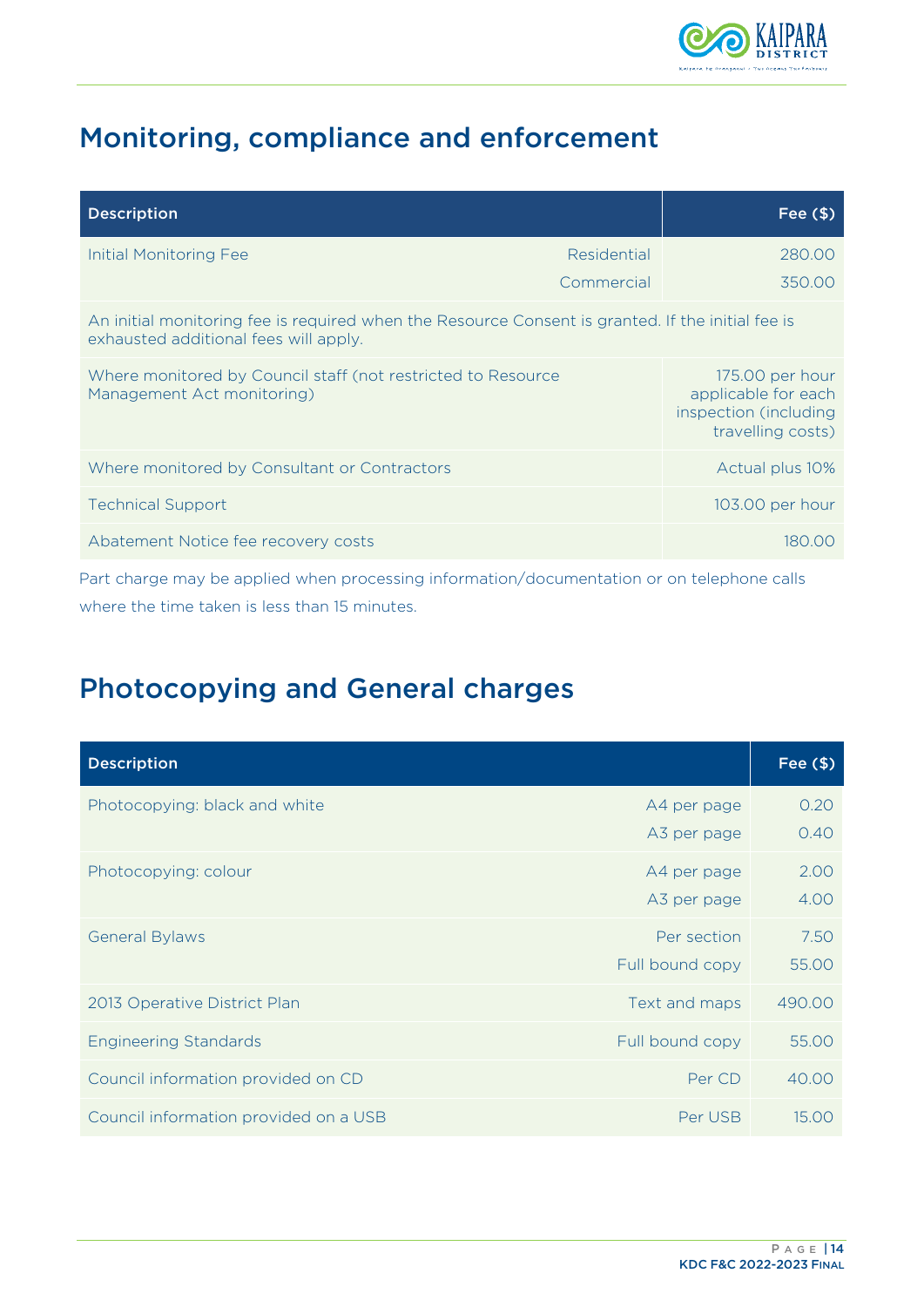

## <span id="page-16-0"></span>Rates postponement

| <b>Description</b>                                                                                                                                    | Fee $($ \$)                                  |
|-------------------------------------------------------------------------------------------------------------------------------------------------------|----------------------------------------------|
| Preparation and registration of a Statutory Land Charge                                                                                               | 95.00<br>per hour**                          |
| ** plus any charges to Council plus 10% of the amount postponed for the first year of<br>postponement and thereafter at 6.99% of the amount postponed |                                              |
| Preparation and registration of the release of a Statutory Land Charge                                                                                | 95.00<br>per hour plus<br>charges to Council |

## <span id="page-16-1"></span>Resource Management

#### [Refer to Council professional fees.](#page-10-1)

Initial charges are required when making an application. Where the initial charge does not cover the actual and reasonable costs associated with processing the application, or where the application is of a complex nature, or it is likely to take longer to process, an additional charge may be made in accordance with s36(5) of the Act. Such additional charges may include but are not limited to any or all of the cost to Council for external advice; staff time at an hourly rate plus overheads; materials, hall hire and other sundry items.

External professional fees will be passed on to the applicant as charged to Council plus 10% where specialist expertise is required in the assessment of applications.

You will be charged a final processing fee when Council has reached a decision on your application. Interim billing may also occur.

Resource Consent fees and charges are initial charges unless otherwise stated.

| <b>Resource Consent Category/Description</b>                                                                                                                                     | Deposit (\$) |
|----------------------------------------------------------------------------------------------------------------------------------------------------------------------------------|--------------|
| <b>Pre-application meetings</b>                                                                                                                                                  |              |
| Services include one hour of work carried out by a planner and engineer (if<br>needed). Any additional time over and above will be charged at relevant<br>officer's hourly rate. | 430.00       |
| Costs related to this service include, but are not limited to administration,<br>research, meeting time, writing and distributing notes and additional<br>meetings.              |              |
| Please get in touch directly if your project is for whenua Maori as potential fee<br>discretion may apply.                                                                       |              |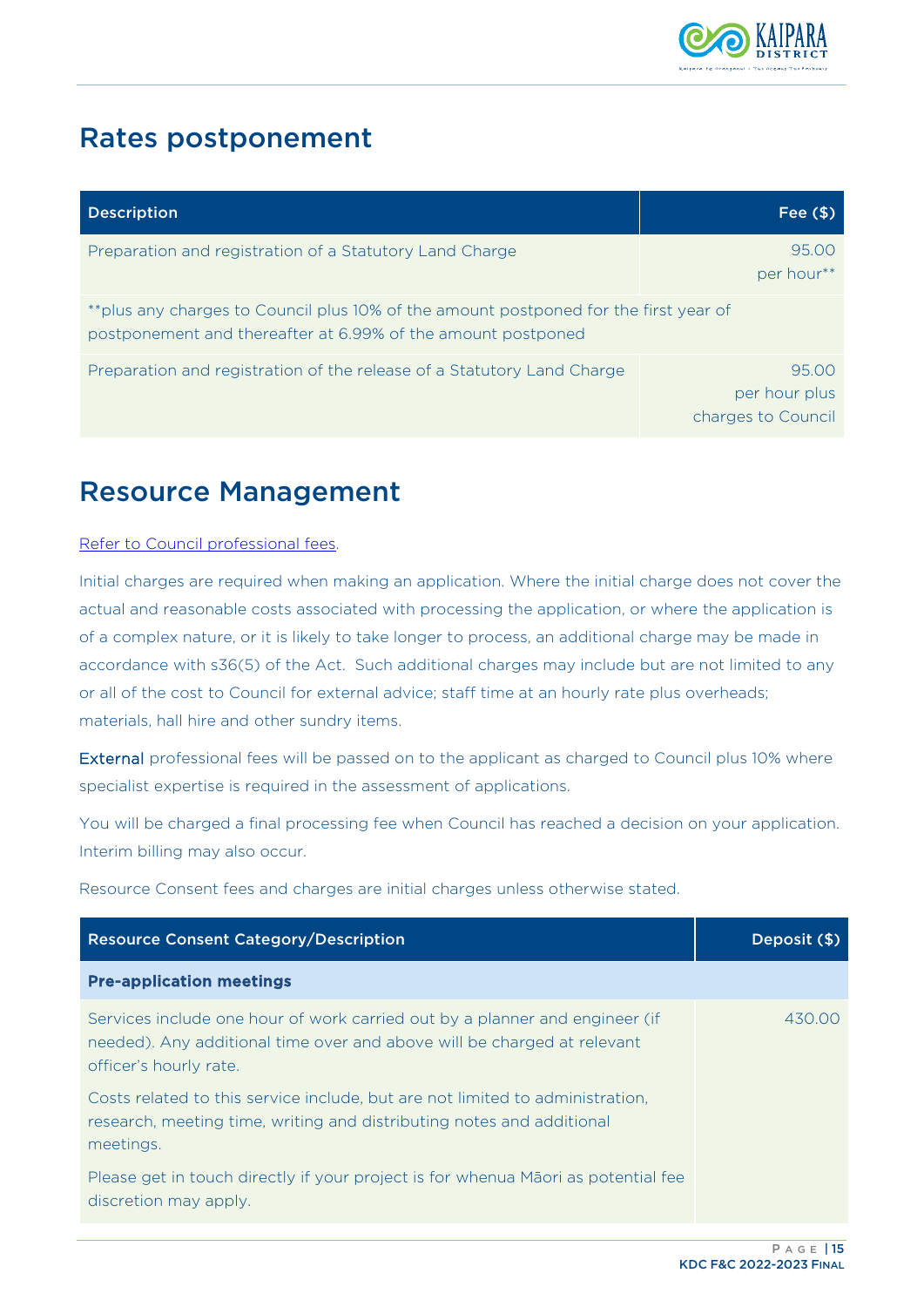

| <b>Resource Consent Category/Description</b>                                                                                                                                                                                                                    | Deposit (\$)                                                                 |
|-----------------------------------------------------------------------------------------------------------------------------------------------------------------------------------------------------------------------------------------------------------------|------------------------------------------------------------------------------|
| Land use and subdivision consents                                                                                                                                                                                                                               |                                                                              |
| Deemed permitted boundary activity                                                                                                                                                                                                                              | 475.00                                                                       |
| Non-notified land use consent                                                                                                                                                                                                                                   | 2,000.00                                                                     |
| Boundary adjustment - where no additional titles or development potential is<br>created                                                                                                                                                                         | 2,100.00                                                                     |
| Non-notified subdivision (and combined land use and subdivision)                                                                                                                                                                                                | 3,000.00                                                                     |
| Limited Notification additional fee                                                                                                                                                                                                                             | 2,000.00                                                                     |
| Public Notification*                                                                                                                                                                                                                                            | 10,000.00                                                                    |
| *Note: where an initial charge has already been paid this will be taken off the<br>public notification fee required. For example, \$3,000 paid for subdivision<br>consent application and determination to publicly notify results in \$7,000<br>additional fee |                                                                              |
| Rejection of incomplete applications (s88)                                                                                                                                                                                                                      | 475.00                                                                       |
| <b>Other consents</b>                                                                                                                                                                                                                                           |                                                                              |
| Change or cancellation of conditions (s127)                                                                                                                                                                                                                     | 1,365.00                                                                     |
| Vary or cancel consent notice (s221[3])                                                                                                                                                                                                                         | 1,365.00                                                                     |
| Certificate of compliance (s139) or existing use certificate                                                                                                                                                                                                    | 1,050                                                                        |
| Earthworks management plans                                                                                                                                                                                                                                     | As charged to<br>Council plus \$245<br>administration<br>charge              |
| Rights of way (s348 of Local Government Act) lodgement fee (any further<br>costs may be charged)                                                                                                                                                                | 1,050.00 plus any<br>charges to<br>Council                                   |
| Cancellation of easement including Right of Way                                                                                                                                                                                                                 | 210.00 plus any<br>charges to<br>Council                                     |
| <b>Resource consent post-approval</b>                                                                                                                                                                                                                           |                                                                              |
| Certificates (e.g. consent notices, survey plan approvals, covenants,<br>easements etc.)<br>Note: there will be a minimum charge of one hour per certificate and the<br>balance to be paid before certificate released                                          | Council's<br>professional fees<br>per hour plus any<br>charges to<br>Council |
| Bond administration fee                                                                                                                                                                                                                                         | Council's                                                                    |
| Note: there will be a minimum charge of one hour                                                                                                                                                                                                                | professional fees<br>per hour plus any<br>charges to<br>Council              |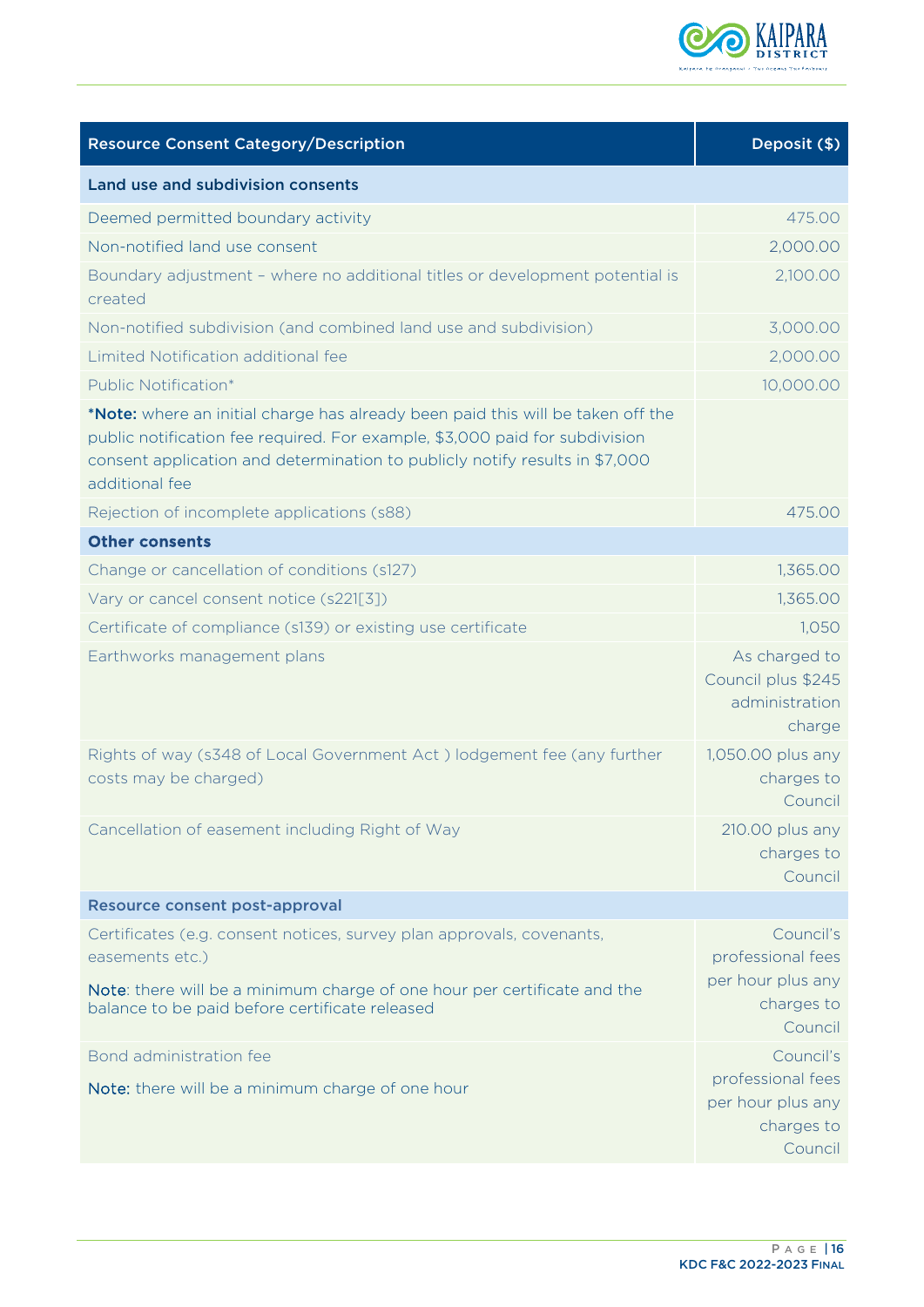

| <b>Resource Consent Category/Description</b>                                                                                   | Deposit (\$)                                                                    |
|--------------------------------------------------------------------------------------------------------------------------------|---------------------------------------------------------------------------------|
| <b>Valuation for Reserves Contribution</b><br>Note: there will be a minimum charge of one hour                                 | Council's<br>professional fees<br>per hour plus any<br>charges to<br>Council    |
| Vehicle Crossing Permit for subdivision only - processing fee                                                                  | 125.00 plus any<br>inspections at<br>Council's<br>professional fees<br>per hour |
| Resource Consent post-approval inspections                                                                                     | Council's<br>professional fees<br>per hour plus any<br>charges to<br>Council    |
| In Accordance check                                                                                                            | Council's                                                                       |
| Note: there will be a minimum charge of one hour                                                                               | professional fees<br>per hour                                                   |
| <b>RMA Hearings</b>                                                                                                            |                                                                                 |
| Hearing deposit                                                                                                                | 1,200.00                                                                        |
| Independent Commissioner's professional fees and disbursements:<br>Chair \$180.00 per hour<br>Panel Member - \$160.00 per hour | As charged to<br>Council                                                        |
| Internal Commissioner per hour at actual cost                                                                                  | Rate determined<br>by the Local<br>Government<br>Remuneration<br>Authority      |
| Objection against consent conditions s357A(1)(f) or (g)                                                                        | Actual costs if<br>hearing<br>commissioner<br>required                          |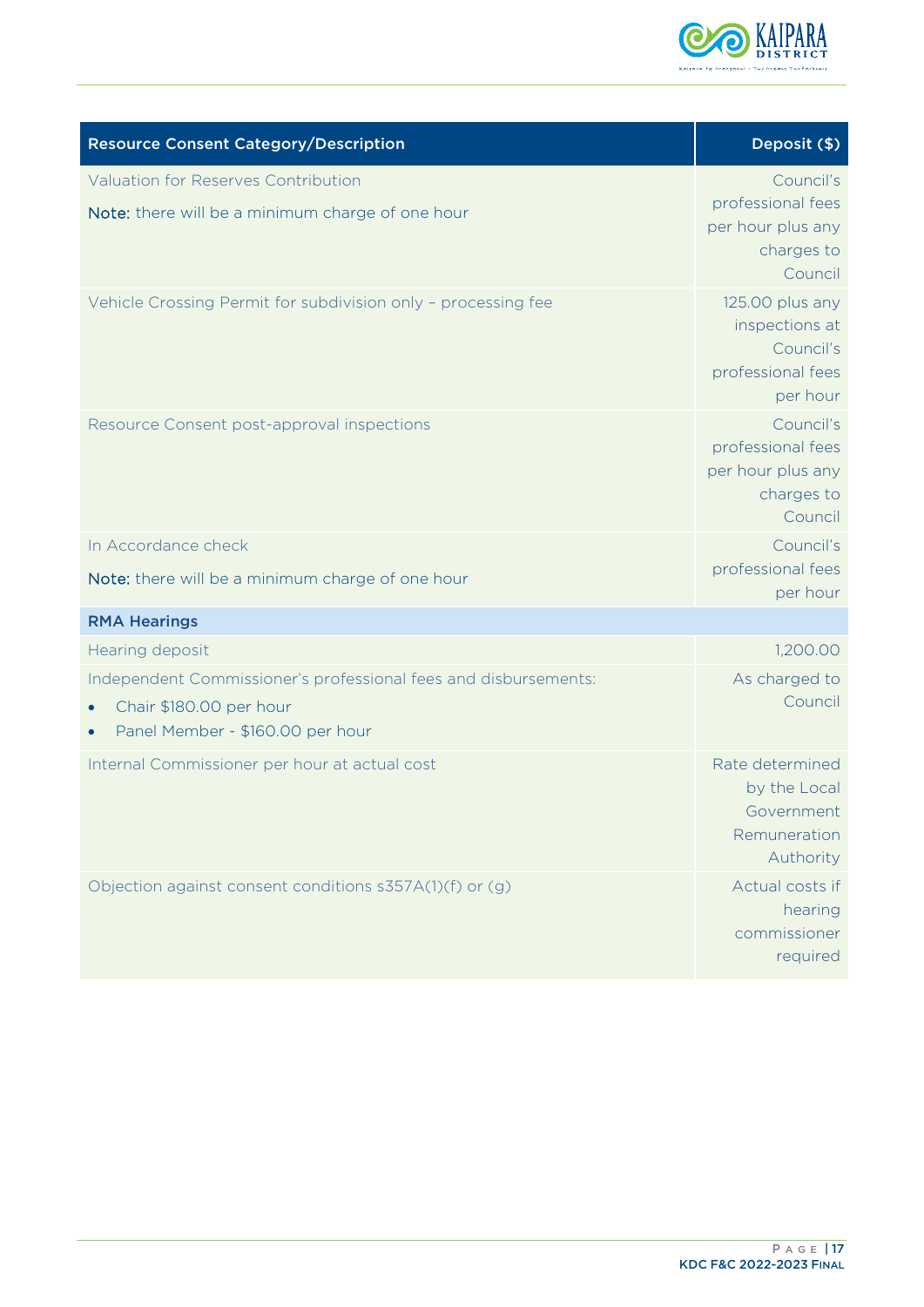

## <span id="page-19-0"></span>Designation and Heritage Orders

Note: The charges shown relating to designations and heritage orders are initial charges only. Additional charges will be made for consultants and/or experts time as applicable.

| <b>Description</b>                                       | Fee $($ \$)                              |
|----------------------------------------------------------|------------------------------------------|
| Notice of a requirement for a Designation (non-notified) | 3,000.00                                 |
| Notice of a requirement for a Designation (notified)     | 6,000.00                                 |
| <b>Outline Plan Works</b>                                | 1,330.00                                 |
| Waiver of Outline Plan                                   | 197.00                                   |
| Notice of a Heritage Order                               | 1,260.00                                 |
| Alterations to Designation or Heritage Order             | 600.00                                   |
| Removal of Designation                                   | 300.00                                   |
| Removal of Building Line Restriction                     | 300.00 plus<br>any charges<br>to Council |

### <span id="page-19-1"></span>Development contributions

For development anywhere in the district, a development contribution may be payable if the effect of the development is for the Council to incur capital expenditure to provide new or additional infrastructure assets or assets of increased capacity.

The Development Contribution Policy helps Council to fund the capital needed to provide infrastructure capacity for new growth. Some development contributions apply across the district while other contributions apply only to particular areas. Refer to the **Development Contribution** [Policy.](https://www.kaipara.govt.nz/uploads/LTP%202131/Dev%20Contributions%20Policy.pdf) 

| <b>Description</b>                                                    | Fee $($ \$)                                                                                                                             |
|-----------------------------------------------------------------------|-----------------------------------------------------------------------------------------------------------------------------------------|
| Application to postpone or remit payment of Development Contributions | 1,000.00<br>This is a deposit and<br>there may be<br>additional Council<br>professional fees per<br>hour plus any<br>charges to Council |
|                                                                       |                                                                                                                                         |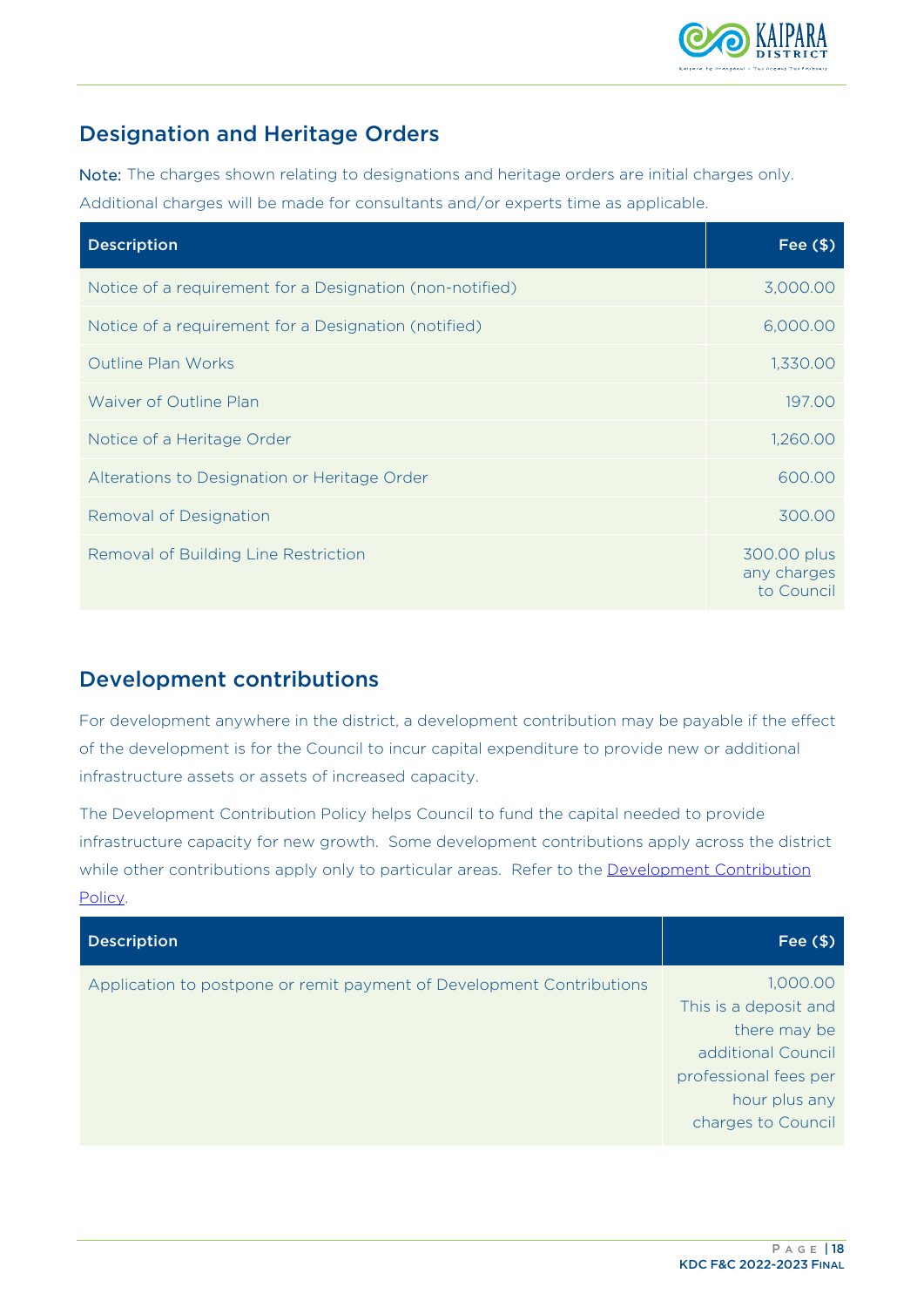

## <span id="page-20-0"></span>Noise control

Fees set by Statute under s326 of the RMA

| <b>Description</b>                                                                                                                                 | Fee $($ \$) |
|----------------------------------------------------------------------------------------------------------------------------------------------------|-------------|
| Charge to cover seizure, impounding, transporting, storing and return of property<br>under section 336 Resource Management Act 1991 - per response | 224.00      |
| Infringement notices for:                                                                                                                          |             |
| contravening s9 offences<br>$\bullet$                                                                                                              | 300.00      |
| contravening an excessive noise direction                                                                                                          | 500.00      |
| contravening an abatement notice                                                                                                                   | 750.00      |

# <span id="page-20-1"></span>Roading

| <b>Description</b>                                                                                                                                        | Fee $($ \$)            |
|-----------------------------------------------------------------------------------------------------------------------------------------------------------|------------------------|
| Vehicle crossing permit, including processing and pre-approval inspection,<br>pre-pour and final inspection (when not related to a subdivision)           | 495.00                 |
| Vehicle crossing additional inspection (when not related to a subdivision)                                                                                | 184.00                 |
| Application for a RAPID rural number (urban numbers no charge)                                                                                            | 43.00                  |
| Application for No Spray Zone - Rural and Urban                                                                                                           | 330.00                 |
| Stock underpass inspection                                                                                                                                | 265.00 plus<br>mileage |
| <b>Temporary Street Closure</b><br>Closures for hill climbs, car rallies and similar - non-refundable fee<br>plus Bond                                    | 600.00<br>5,825.00     |
| Closures for processions etcetera in urban areas - non-refundable fee*<br>*Note: this fee may be reduced at Council's discretion to assist charity events | 290.00                 |

## <span id="page-20-2"></span>Road stopping and road signage

| <b>Description</b>                                                                      |                      | Fee $($ \$)           |
|-----------------------------------------------------------------------------------------|----------------------|-----------------------|
|                                                                                         | Administration costs | 368.00                |
| External charges                                                                        |                      | as charged to Council |
| Note: These charges will apply where the intended road stopping is for private benefit. |                      |                       |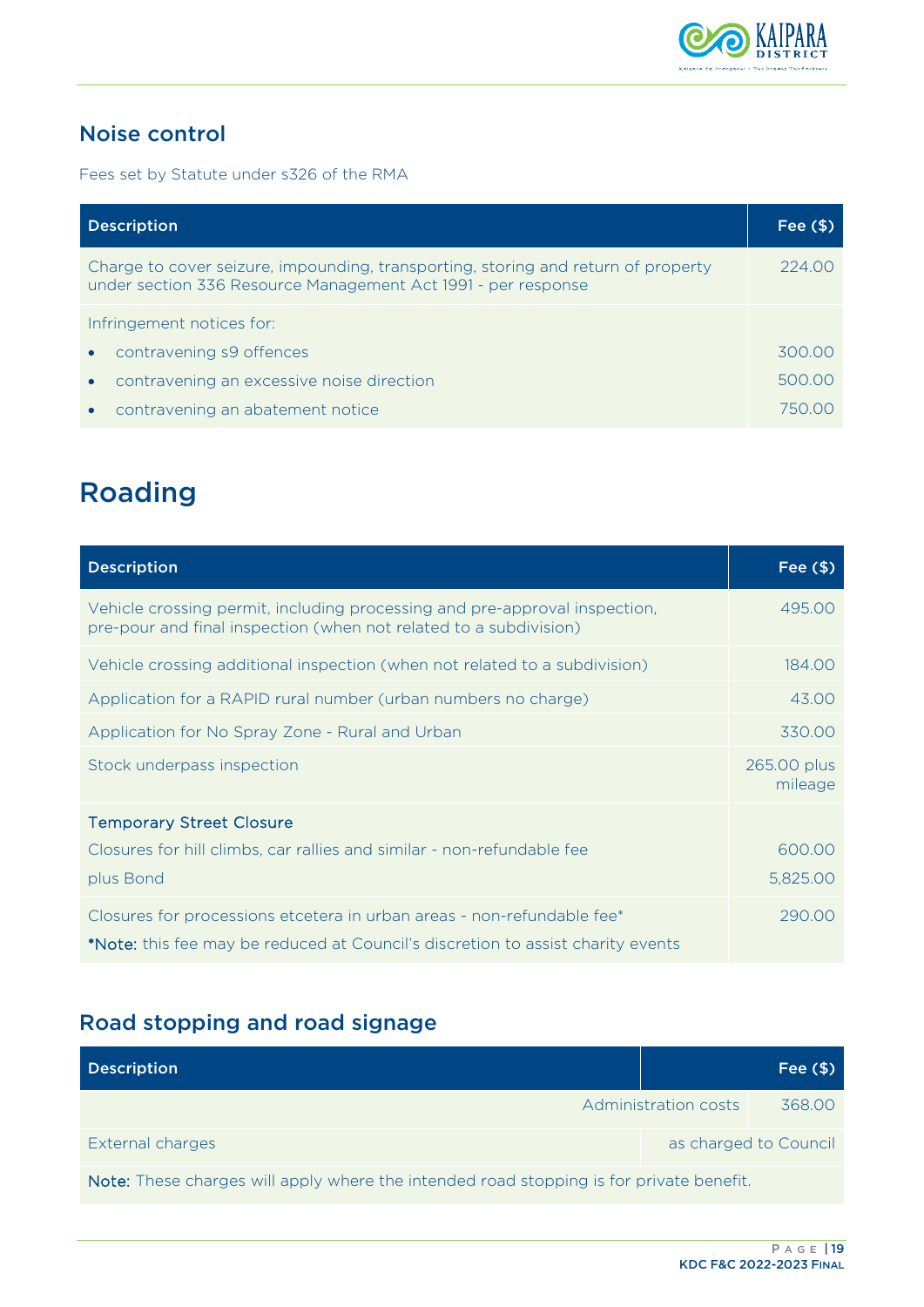

### <span id="page-21-0"></span>Road corridor access requests

As set out in the Utilities Access Act 2010

| <b>Description</b>                                  | Fee $($ \$)           |
|-----------------------------------------------------|-----------------------|
| Basic fee - Standard processing fee                 | 102.00                |
| Inspection fees (based on length of exaction)       | Minimum fee<br>102.00 |
| Up to 200 metres (fee per metre)                    | 1.65                  |
| 200 metres plus (fee per metre)                     | 1.07                  |
| Additional non-compliance fees:                     |                       |
| Late notice (per day)                               | 352.00                |
| Further delay (per day)<br>$\bullet$                | 39.00                 |
| Extra processing (per notice)<br>$\bullet$          | 102.00                |
| Follow-up inspections (per inspection)<br>$\bullet$ | 153.00                |

#### Notes:

- 1 Inspection fee. Will only be charged if inspections are made. Late Notice fee. Only applies where a 'Road Work Notice' is not obtained within the required time. It will not be charged if repair is a result of an emergency event.
- 2 Further delay fee. Only applies once the Principal or their Contractor has been notified of the need of a Road Work Notice and further delays occur in the obtaining of a notice.
- **3** Extra processing fee. Only applies where the information required to be supplied is either incomplete, not correct, or is not supplied within the required time.
- 4 Follow-up Inspection fee. Only applies where a further inspection is required to ensure faulty work is remedied.
- 5 Good work or faulty work is identified during inspections and is assessed using the requirements of the National Code of Practice for Utilities Access to the Transport Corridors.
- 6 No fees will be charged for works carried out by contractors working on Council Utilities Maintenance or Construction Contracts.

### <span id="page-21-1"></span>Overweight Vehicle Permit

| <b>Description</b>                                                              | Fee $($ \$) |
|---------------------------------------------------------------------------------|-------------|
| Overweight permit (annual permit for vehicles carrying weight in excess of 8.2) | 133.00      |
| tonnes per axle)                                                                |             |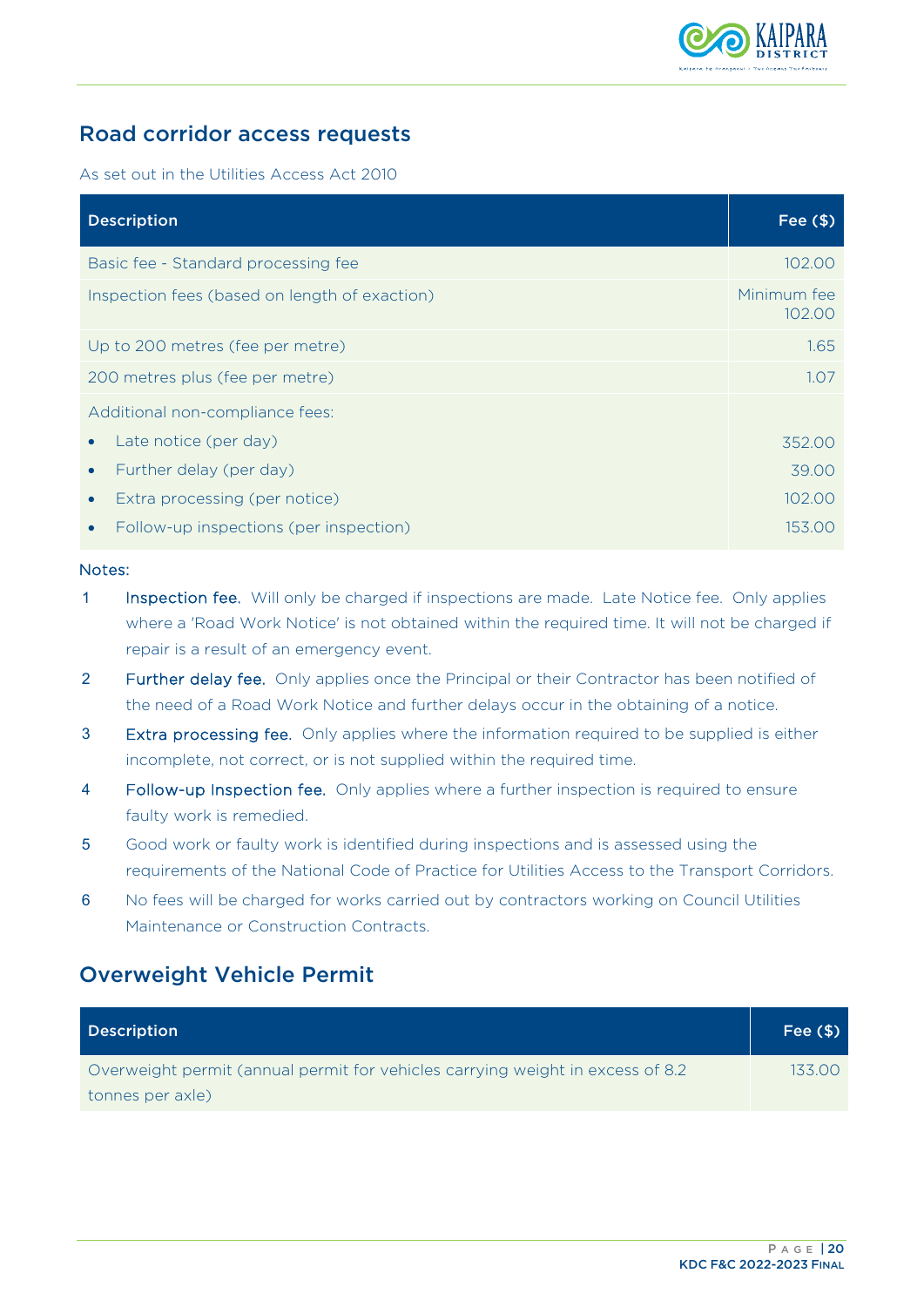

# <span id="page-22-0"></span>Sale of Alcohol

Fees set by statute under the Sale and Supply of Alcohol (Fees) Regulations 2013.

To establish a fee category, refer to the Information Sheets available on [kaipara.govt.nz:](https://www.kaipara.govt.nz/)

### <span id="page-22-1"></span>Alcohol licence applications and annual fees

Use the premises cost/risk rating to determine the fee category, estimate the fee payable.

| <b>Total Rating</b><br>Cost/risk rating                                                                                            | Fee category                                                                         | <b>Application fee</b><br>New or renewal (\$)    |  | Annual fee (\$)                                 |
|------------------------------------------------------------------------------------------------------------------------------------|--------------------------------------------------------------------------------------|--------------------------------------------------|--|-------------------------------------------------|
|                                                                                                                                    |                                                                                      | <b>Total amount payable</b><br>by applicant (\$) |  | <b>Total amount payable</b><br>by licensee (\$) |
| $O - 2$                                                                                                                            | Very low                                                                             | 368.00                                           |  | 161.00                                          |
| $3-5$                                                                                                                              | Low                                                                                  | 609.50                                           |  | 391.00                                          |
| $6 - 15$                                                                                                                           | Medium                                                                               | 816.50                                           |  | 632.50                                          |
| $16 - 25$                                                                                                                          | <b>High</b>                                                                          | 1,023.50                                         |  | 1,035.00                                        |
| 26 plus                                                                                                                            | Very high                                                                            | 1,207.50                                         |  | 1,437.50                                        |
| <b>Special Licences (including GST)</b>                                                                                            |                                                                                      |                                                  |  | <b>Total amount</b><br>payable (\$)             |
| <b>Description</b>                                                                                                                 |                                                                                      |                                                  |  | Fee $($ \$)                                     |
| One or two events covered by the licence that are of a 'small size'                                                                |                                                                                      | 63.25                                            |  |                                                 |
| Three to twelve events covered by the licence that are of a "small size, or one to                                                 |                                                                                      | 207.00                                           |  |                                                 |
| three events that are of medium size.                                                                                              |                                                                                      |                                                  |  |                                                 |
|                                                                                                                                    | All other Special Licences, including licences for events that are of a 'large size' |                                                  |  | 575.00                                          |
| Other fees relating to Sale of Alcohol (including GST)                                                                             |                                                                                      |                                                  |  |                                                 |
| Manager's Certificate application                                                                                                  |                                                                                      |                                                  |  | 316.25                                          |
| Temporary authority application                                                                                                    |                                                                                      |                                                  |  | 296.70                                          |
|                                                                                                                                    | Appeal to Alcohol Regulatory and Licensing Authority (ARLA)                          |                                                  |  | 517.50                                          |
|                                                                                                                                    | Extract of register (ARLA or District Licensing Committees (DLC))                    |                                                  |  | 57.50                                           |
| Permanent Club Charter (annual fee due on 30 June of each year and paid to<br>ARLA)                                                |                                                                                      | 1,058.00                                         |  |                                                 |
| Resource Management Certificate (S.100(f) of the Sale and Supply of Alcohol Act<br>2012 for new and renewal of premises licences * |                                                                                      | 230.00*                                          |  |                                                 |
| and renewal of premises licences *                                                                                                 | Building certificate (s.100 (f) of the Sale and Supply of Alcohol Act 2012) for new  |                                                  |  | 230.00*                                         |
|                                                                                                                                    |                                                                                      |                                                  |  |                                                 |

\*Further charges may be applied if a property file review and/or inspections are required.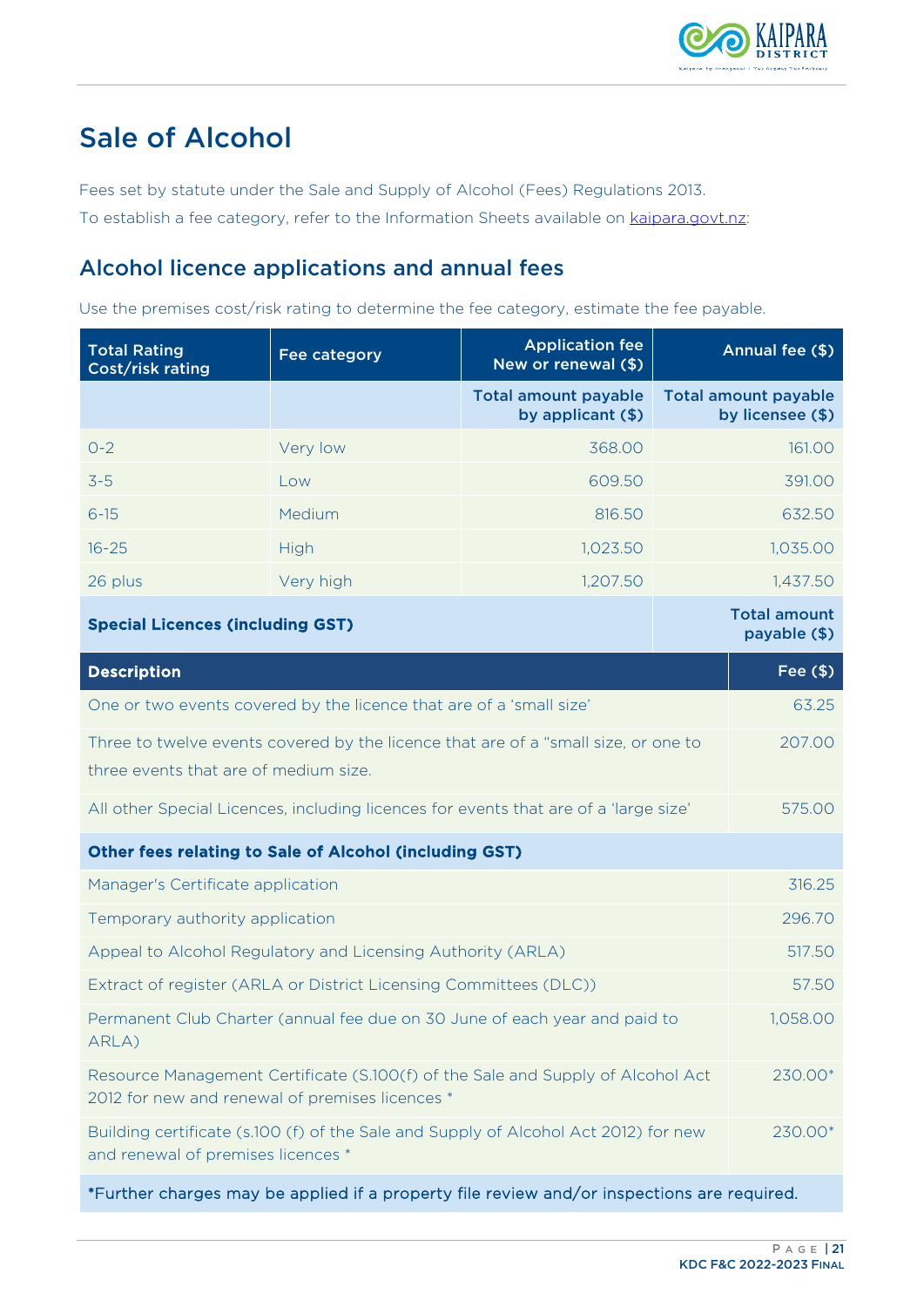

# <span id="page-23-0"></span>Stationary Vehicle Charges

## <span id="page-23-1"></span>Parking fines

These fees are set by Government legislation

| <b>Description</b>                              | Fee $($ \$) |
|-------------------------------------------------|-------------|
| All parking offences                            | 40.00       |
| Parked on a clearway per occasion               | 60.00       |
| Parked on broken yellow line                    | 60.00       |
| Inconsiderate parking                           | 60.00       |
| Double parked                                   | 60.00       |
| Parked on a bus stop                            | 40.00       |
| Parked on a loading zone                        | 40.00       |
| Parked on a mobility stand                      | 150.00      |
| Parked within 500 millimetres of a fire hydrant | 40.00       |
| Parked obstructing a vehicle entrance           | 40.00       |
| Incorrect kerb parking                          | 40.00       |

## <span id="page-23-2"></span>Unregistered and unlicensed motor vehicles

| <b>Description</b>                                                                                                                  |                                                           | Fee $$)^*$   |
|-------------------------------------------------------------------------------------------------------------------------------------|-----------------------------------------------------------|--------------|
| C <sub>101</sub>                                                                                                                    | No current Warrant of Fitness - Private                   | 200.00       |
| C <sub>201</sub>                                                                                                                    | No current Warrant of Fitness - Commercial                | 600.00       |
| P401                                                                                                                                | Unregistered motor vehicle                                | 200.00       |
| P402                                                                                                                                | Unlicensed motor vehicle                                  | 200.00       |
| P403                                                                                                                                | Registration plates not affixed in prescribed manner      | 200.00       |
| P404                                                                                                                                | Displayed other than authorised registration plate        | Ind* 200.00* |
| P405                                                                                                                                | Displayed other than authorised motor vehicle licence     | Ind* 200.00* |
| P406                                                                                                                                | Displayed item likely to be mistaken for plate or licence | Ind* 200.00* |
| P407                                                                                                                                | Displayed item with intent to deceive                     | Ind* 200.00* |
| P408                                                                                                                                | Obscured or indistinguishable registration plate          | Ind* 200.00* |
| P409                                                                                                                                | Obscured or indistinguishable licence label               | Ind* 200.00* |
| P410                                                                                                                                | Used vehicle label not affixed in prescribed manner       | Ind* 200.00* |
| P411                                                                                                                                | Current licence label not affixed in prescribed manner    | Ind* 200.00* |
| *Infringement offence fees issued to an individual in charge of a vehicle which is owned and<br>operated by a company is \$1,000.00 |                                                           |              |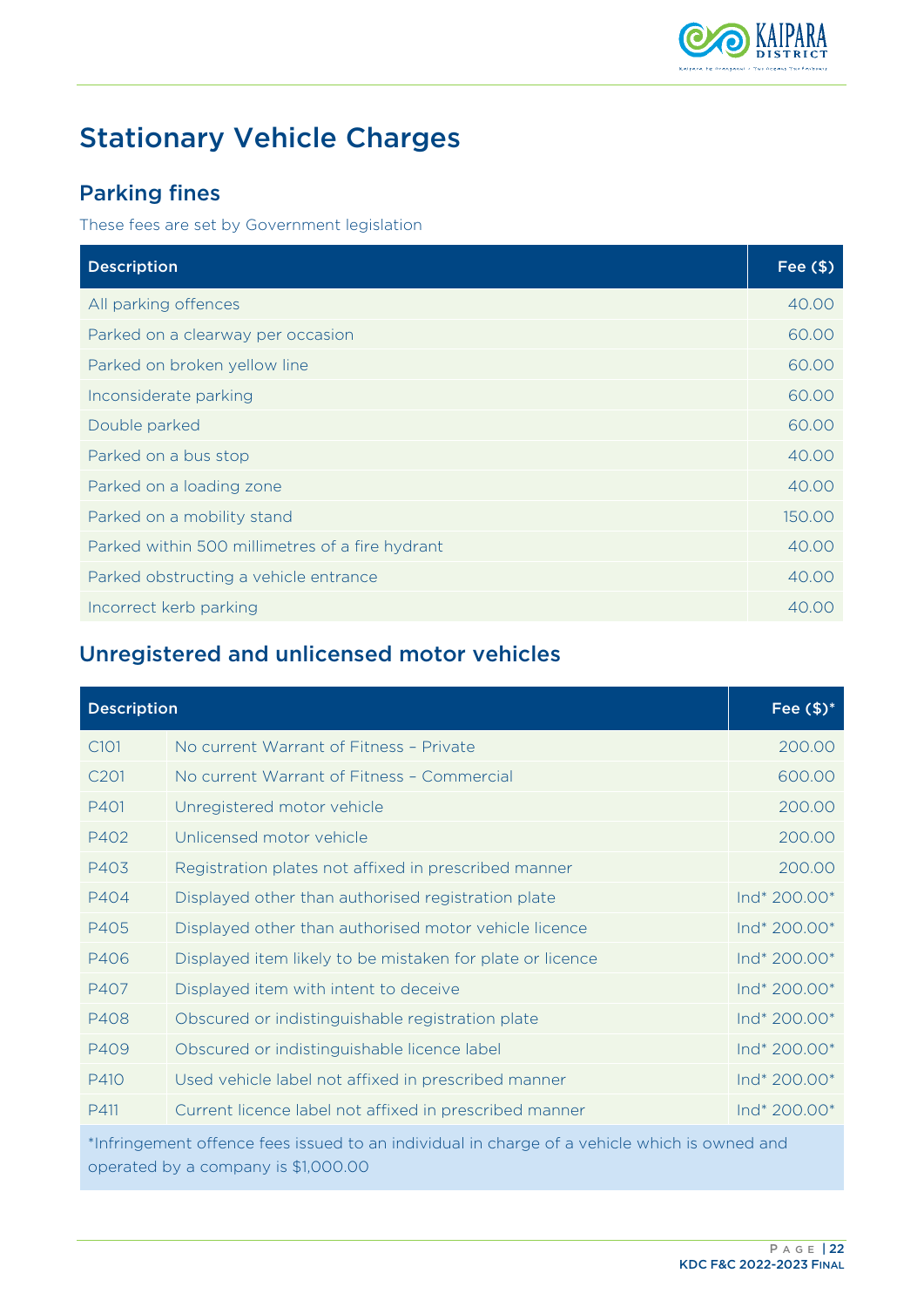

# <span id="page-24-0"></span>Refuse collection and disposal

| <b>Description</b>                                                                                                                                                                                                                                                                   | Fee $($ \$)                         |
|--------------------------------------------------------------------------------------------------------------------------------------------------------------------------------------------------------------------------------------------------------------------------------------|-------------------------------------|
| Two refuse collection contracts operating in the district, one east of Ruawai and one covering<br>Ruawai Township and the area west of Ruawai. The contractors use a pre-printed bag system<br>and the charges for these are as set by the contractor (in conjunction with Council). |                                     |
| Illegally dumped litter fee: removal of illegally dumped rubbish by the<br>contractor where offender is identified                                                                                                                                                                   | as per litter<br>infringement fines |
| Waste Collection Licence application fee<br>Note: If legal costs are incurred due to non-compliance from licence holder or                                                                                                                                                           | 80.00                               |
| applicant, costs will be recovered from applicant or licence holder                                                                                                                                                                                                                  |                                     |

## <span id="page-24-1"></span>**Water**

## <span id="page-24-2"></span>Stormwater disposal

| <b>Description</b>      |                 | Fee $($ \$)                                       |
|-------------------------|-----------------|---------------------------------------------------|
|                         | Inspection fees | 360.00                                            |
| Physical connection fee |                 | as per approved<br>contractor's quote<br>plus 15% |

Note: Connections to public infrastructure can be undertaken by Council Contractors if requested. This incurs the connection fee.

The connection fee is costed for a standard residential connection. It includes a "y" junction and piping to the boundary.

Connections must be made by a certified drainlayer. The connection should be inspected by the Building Consent officer.

Connections must be as per Council's Engineering Standards.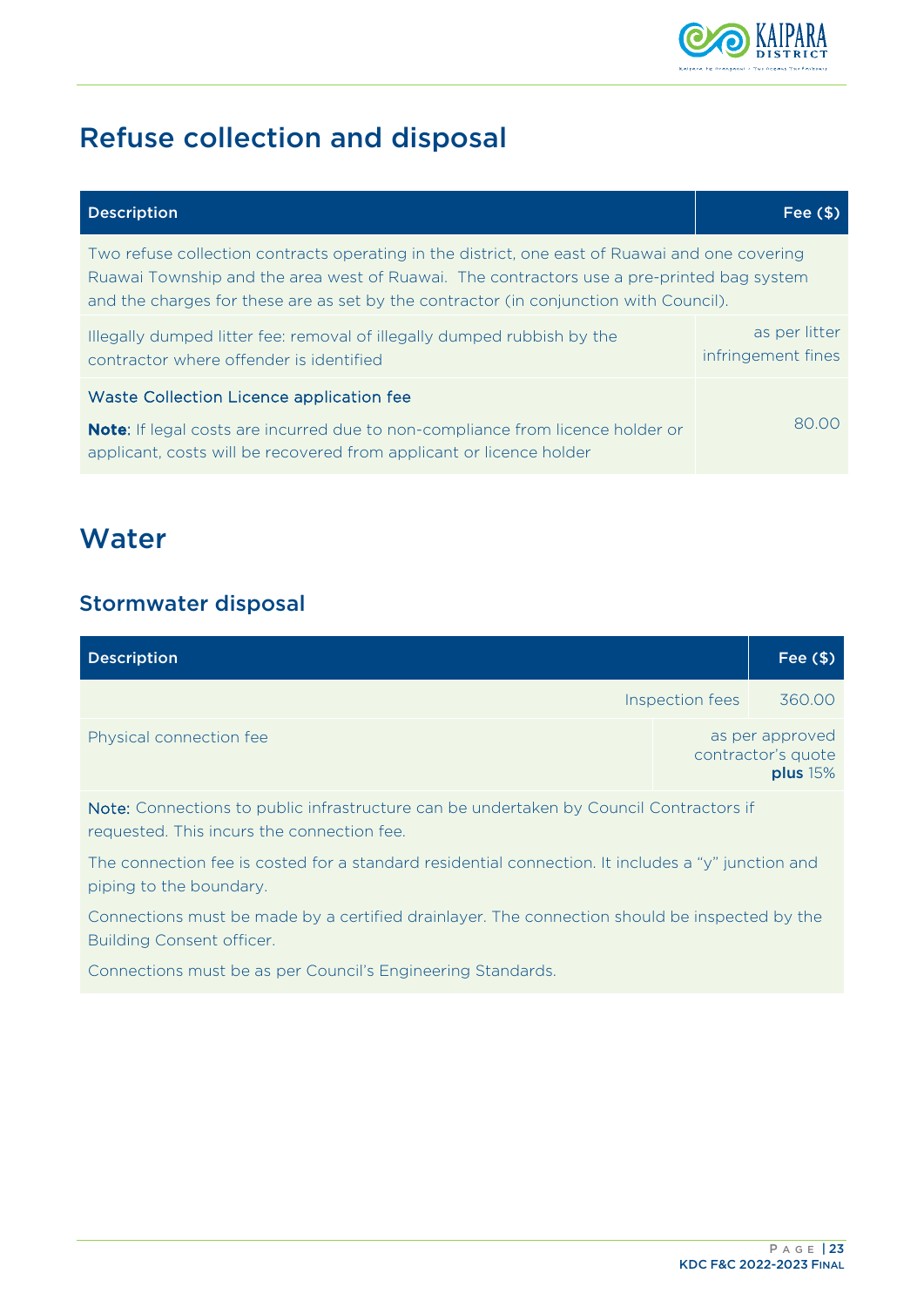

## <span id="page-25-0"></span>Wastewater disposal

| <b>Description</b>                                                                                 |                 | Fee $($ \$)                                       |
|----------------------------------------------------------------------------------------------------|-----------------|---------------------------------------------------|
|                                                                                                    | Inspection fees | 360.00                                            |
| Physical connection fee                                                                            |                 | as per approved<br>contractor's quote<br>plus 15% |
| <b>Note:</b> Connections to public infrastructure are undertaken by Council contractors or can be  |                 |                                                   |
| completed by a certified drainlayer by arrangement with the Council engineer.                      |                 |                                                   |
| The connection fee is costed for a standard residential connection. It includes a "y" junction and |                 |                                                   |

piping to the boundary.

Connections must be as per Council's Engineering Standards.

## <span id="page-25-1"></span>Water supply

| <b>Description</b>                                                          | Fee $($ \$) |
|-----------------------------------------------------------------------------|-------------|
| <b>Existing connection point</b>                                            |             |
| Provide 20-millimetre meter and non-testable backflow preventer             | 275.00      |
| Provide 25-millimetre meter and non-testable backflow preventer             | 520.00      |
| <b>New connection point</b>                                                 |             |
| Normal residential connection with testable backflow preventer              |             |
| Provide 20-millimetre connection, testable backflow preventer and meter     | 1,650.00    |
| Provide 25-millimetre connection, testable backflow preventer and meter     | 2,040.00    |
| Normal residential connection with non-testable backflow preventer          |             |
| Provide 20-millimetre connection, non-testable backflow preventer and meter | 1,400.00    |
| Provide 25-millimetre connection, non-testable backflow preventer and meter | 1,820.00    |
| <b>Other connection fees</b>                                                |             |
| Annual inspection fee for backflow preventer                                | 85.00       |
| Water reconnection or removal of water flow restrictor                      | 290.00      |
| Water disconnection fee                                                     | 290.00      |
| <b>Water meter readings</b>                                                 |             |
| Water meter testing fee (if requested by the consumer and not found faulty) | 150.00      |
| Water meter check reading (if found to be incorrect, fee to be refunded)    | 80.00       |
| Final water meter reading                                                   | 45.00       |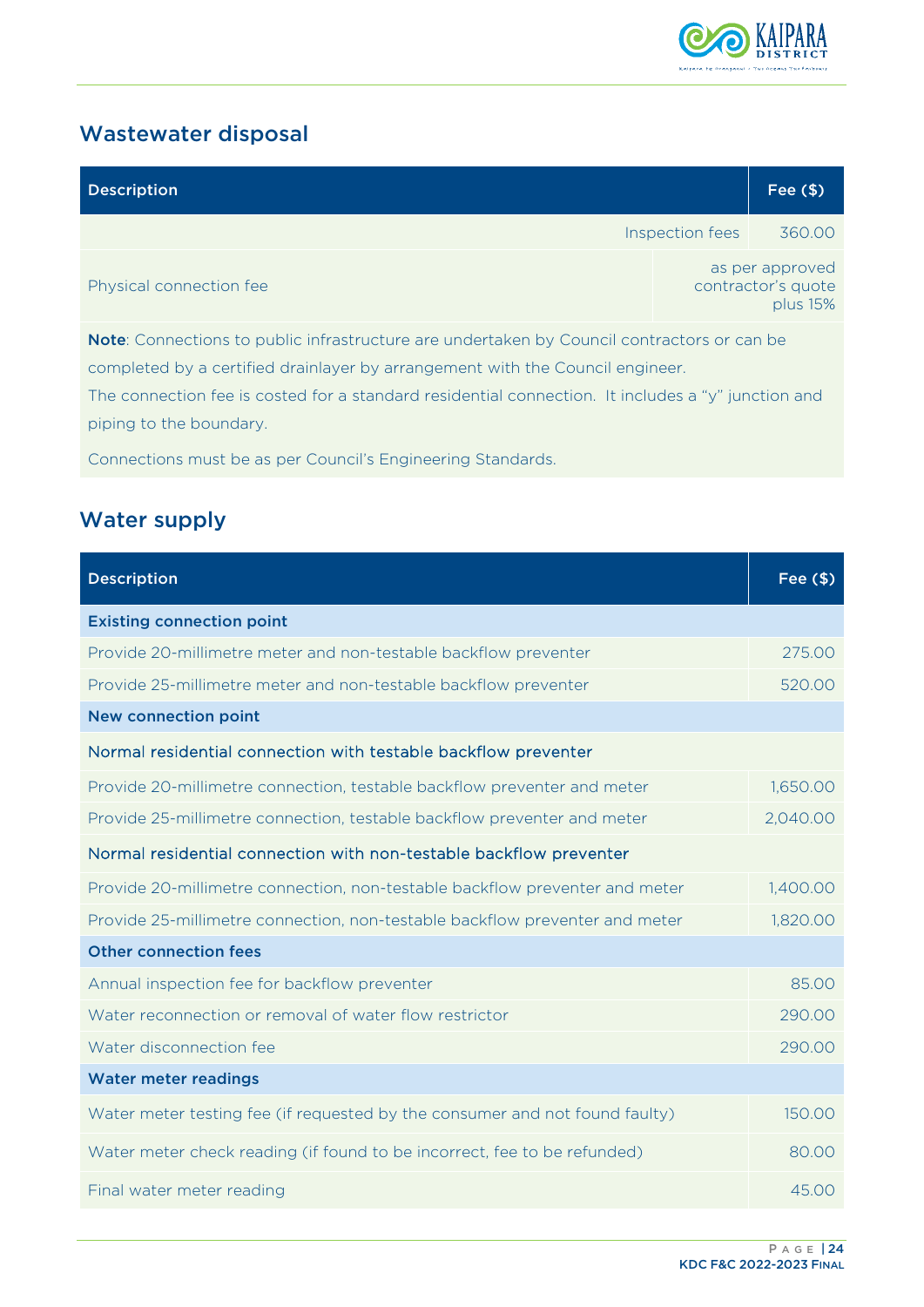

#### **Notes**

- 1. Council's contractor will provide all necessary components to complete the connection from the main to the property boundary. If the distance from the main to the boundary exceeds 2.0 metres, Council reserves the right to recover actual costs.
- 2. Council's contractor will provide the meter and install onto an existing connection at the boundary.
- 3. Council's contractor will only make the physical connection to the Council main and install the toby valve and water meter. The applicant will carry out all other physical works.
- 4. This section applies where applicable to all connections:
	- a. Where a larger meter is required, a quote will be obtained from Council's contractor. This quoted cost plus 15% shall be paid to Council prior to work commencing.
	- b. Where a connection is not straightforward (e.g. crossing a road or lifting cobblestones) a quote will be obtained from Council's contractor. The quoted cost plus 15% shall be paid to Council prior to work commencing.
	- c. Where land is being subdivided, it is the subdivider's responsibility to provide a water connection to each lot and connect the development's water supply reticulation system to the public system. In all cases connection to the Council main shall be done by Council's contractor and payment shall be made directly by the subdivider to Council's contractor.
	- d. Council expects payment to be made when submitting the application to the Council offices. Exceptions will be non-straightforward connections where a quote is needed from contractors to inform applicant of connection costs. If this is the case Council will contact the applicant in regard to payment. Please note no connection will be scheduled in with contractors until payment has been made.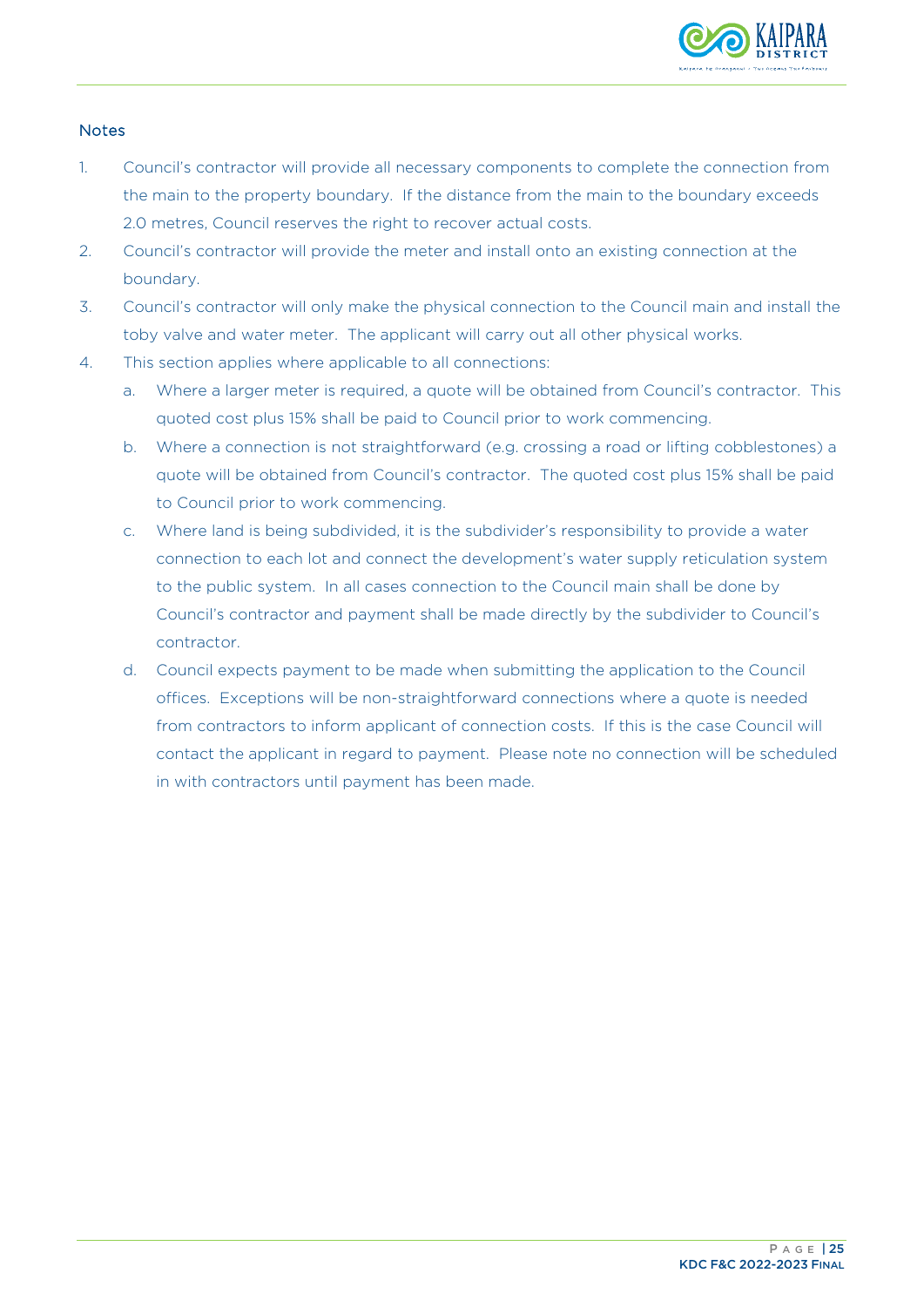

## <span id="page-27-0"></span>Venue hire

## <span id="page-27-1"></span>Dargaville Town Hall (Northern Wairoa War Memorial Hall) hire

| Area                                                                                         |                        | $\mathfrak{G}$<br>pro<br>making rate<br>Private, | dronb<br>Community<br>$\ddot{\bm{\theta}}$<br>rate | $\Theta$<br>voluntary rate<br>Social service, |
|----------------------------------------------------------------------------------------------|------------------------|--------------------------------------------------|----------------------------------------------------|-----------------------------------------------|
| Auditorium (limited areas)                                                                   | per day or             | 150.00                                           | 60.00                                              | 30.00                                         |
|                                                                                              | per hour               | 30.00                                            | 15.00                                              | 10.00                                         |
| <b>Conference Room</b>                                                                       | per day or per hour    | 120.00                                           | 80.00                                              | 40.00                                         |
| (does not include use of the kitchen)                                                        |                        | 30.00                                            | 20.00                                              | 15.00                                         |
| Conference Room and kitchen<br>(no cooking - for tea, coffee and light<br>refreshments only) | per day or<br>per hour | 130.00<br>30.00                                  | 80.00<br>20.00                                     | 40.00<br>10.00                                |
| Auditorium and kitchen (limited cooking                                                      | per day or             | 150.00                                           | 80.00                                              | 40.00                                         |
| facilities)                                                                                  | per hour               | 30.00                                            | 20.00                                              | 10.00                                         |
| Kitchen (alone)                                                                              | per day or             | 80.00                                            | 50.00                                              | 20.00                                         |
| (limited cooking facilities)                                                                 | per hour               | 15.00                                            | 10.00                                              | 5.00                                          |
| <b>Whole Facility</b>                                                                        | per day or             | 250.00                                           | 100.00                                             | 50.00                                         |
|                                                                                              | per hour               | 50.00                                            | 30.00                                              | 10.00                                         |

#### Foyer

All hires will include shared use of the foyer. ANZAC Theatre operates most days with multiple screenings throughout the day. The Citizens Advice Bureau and the Community Wellness for Older Adults also use part of the foyer, kitchen and toilet facilities for a few hours during workdays.

#### Cleaning and damage

Hirers will be invoiced directly for any damage and cleaning costs. A Bond Authorisation Form with cash or credit card information for \$400.00 (for whole facility) or \$200.00 (for partial use) will be required for most hirers.

#### Fee change

These fees and charges can be varied at the discretion of Council for exceptional circumstances.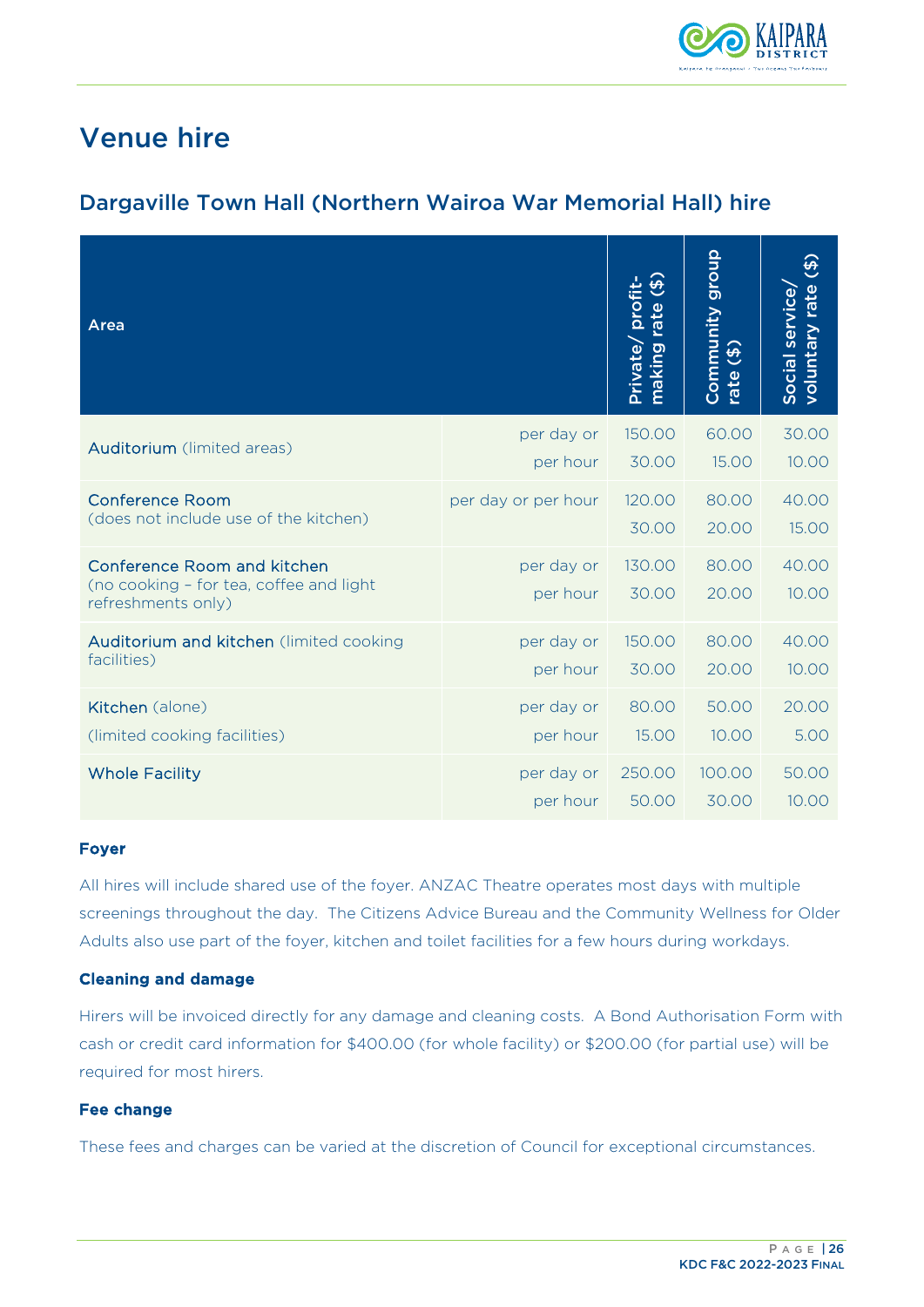

#### More information

The auditorium no longer has changing rooms, bathrooms or curtains. The kitchen has no cooking facilities. For more information, please contact Council's Administration Team at [administrationrequests@kaipara.govt.nz](mailto:administrationrequests@kaipara.govt.nz) 

#### Hire Charge Guidelines

#### Definition of Private or Profit-Making

Any private function not open to the public.

Any function or activity run for the profit of a business, private individual, family or Family Trust or firm.

Any Government department.

All Churches and political parties, union or employer organisations.

#### Definition of Community Group

- All non-profit-making groups; all income used for groups aims.
- Be open to all members of the target community without restriction of religious or political belief.
- All groups operating a service or activity beneficial to the community; providing a recreation, cultural or community service or activity.
- Schools from within local area/district boundaries.
- Have no other source of income other than members' fees, fundraising and grants.

#### Definition of Social Service and Voluntary

Those groups which primarily exist to provide social services to address particular needs in the community.

Those groups which primarily exist to provide a co-ordinating function for a number of common interest community groups, working in partnership with Council. Examples include:

- Youth Aide
- Blue Light
- OSCAR
- Regional Sports Trusts
- Blood Donor Collection
- **Mental Health**
- **Shared Vision**
- Council's Health Forum and
- Youth Forum.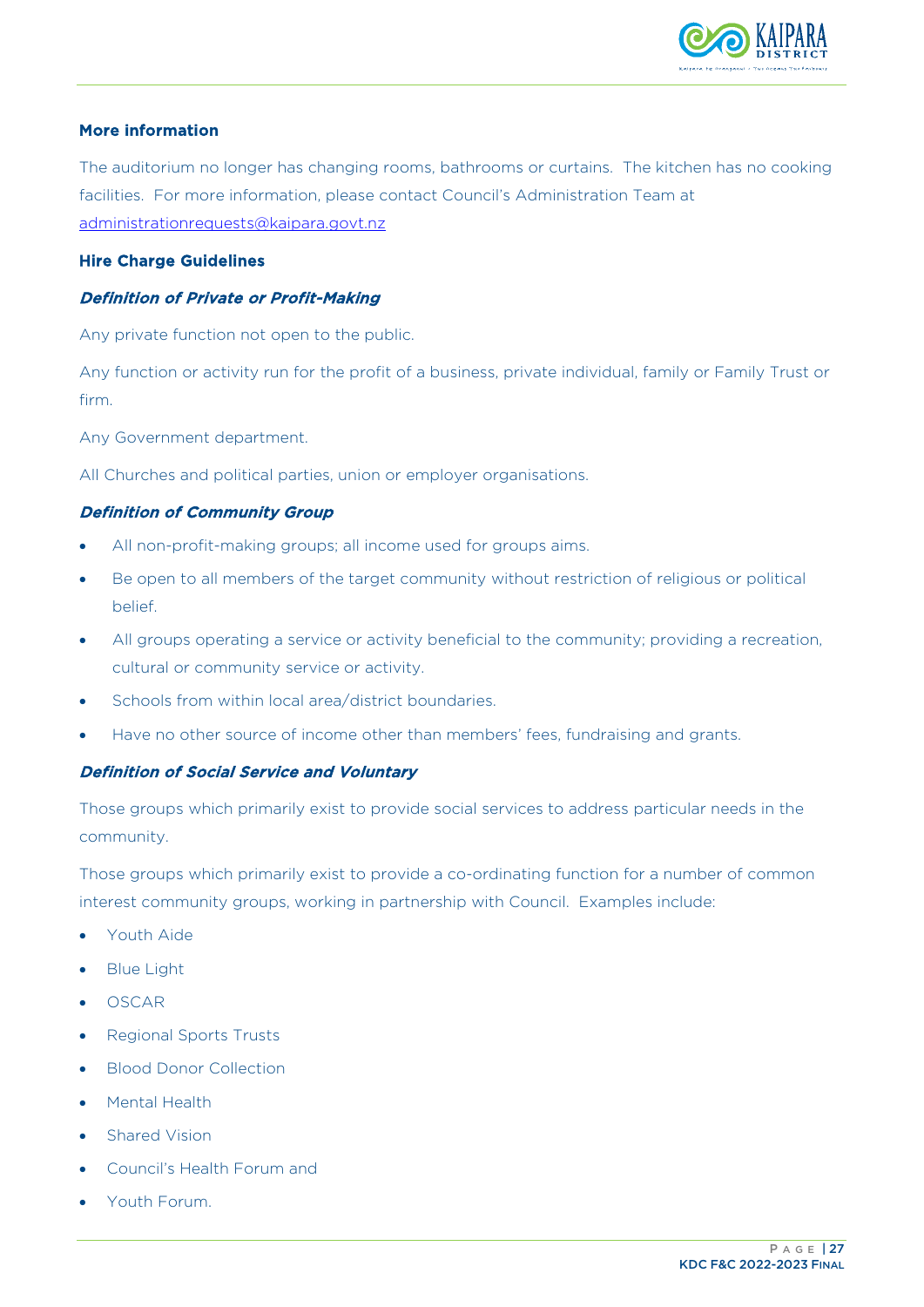

Activities and functions organised by partners in conjunction with Council's projects and or programmes.

#### Council Reserve of Rights

Council reserves the right to amend Charges, Hire Guidelines and Conditions of Hire from time to time without notice.

The status of some groups or organisations can change depending on the project, programme or activity requiring facilities. Council reserves the right to decide which rate type is applicable on the merits of any such applications.

*Example:* A Church wanting to run a youth event for the benefit of local youth or community open to all, any fees charged are to cover costs or for the benefit of the community and not as profit, is different to the same Church wanting to hire facilities for their Church services or run housie.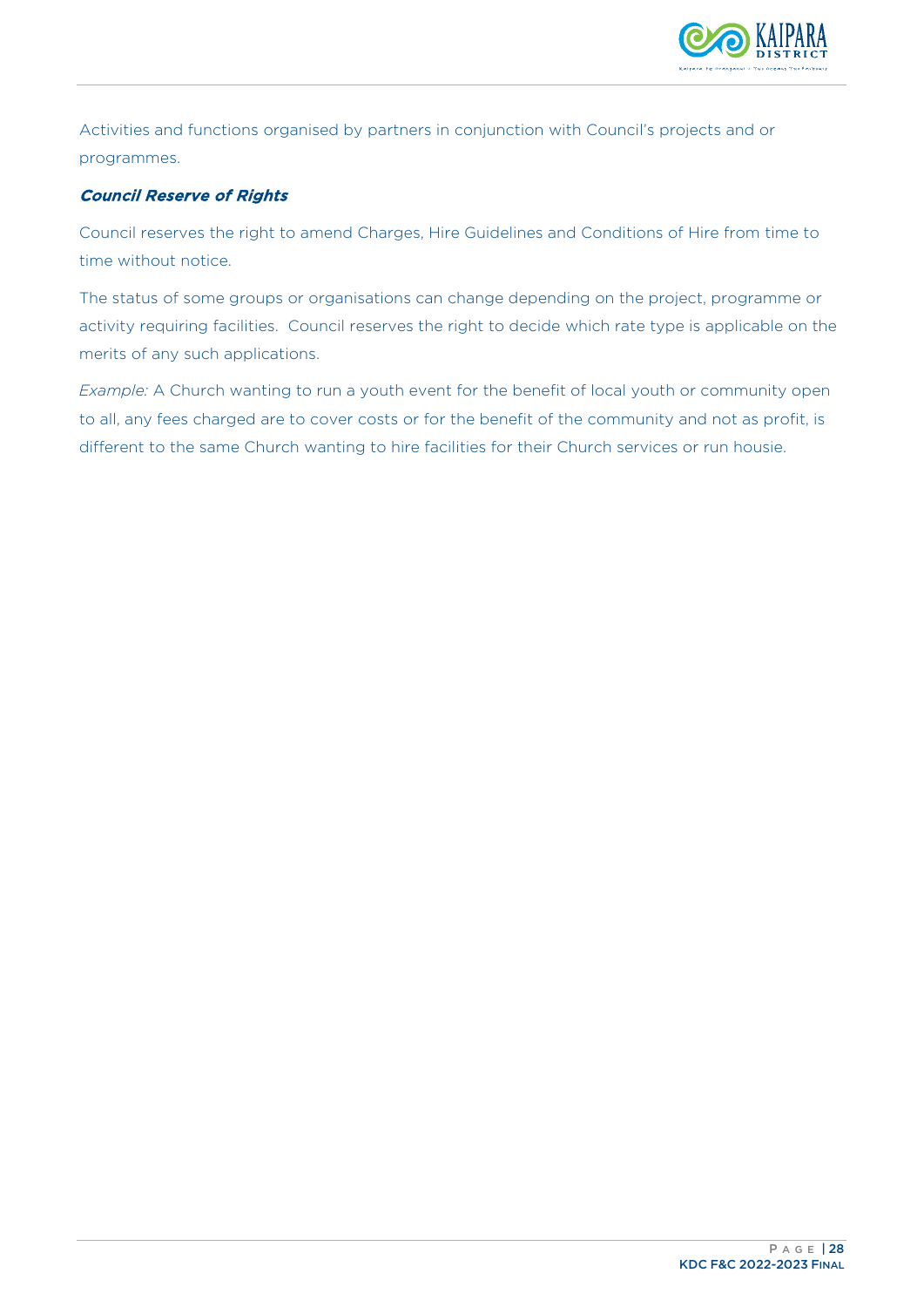

# <span id="page-30-0"></span>Index

| Building consents - dwellings/buildings 3    |  |
|----------------------------------------------|--|
|                                              |  |
| Building consents - notice to fix, producer  |  |
| statement inspections and other building     |  |
|                                              |  |
|                                              |  |
|                                              |  |
|                                              |  |
|                                              |  |
|                                              |  |
| Certificates (consent notices, survey plans, |  |
|                                              |  |
| Compliance (resource consents)16             |  |
|                                              |  |
|                                              |  |
|                                              |  |
| Development contributions postponement18     |  |
|                                              |  |
|                                              |  |
|                                              |  |
|                                              |  |
| Earthworks management plan 16                |  |
| Enforcement (resource consents) 14           |  |
|                                              |  |
|                                              |  |
|                                              |  |
|                                              |  |
|                                              |  |
|                                              |  |
|                                              |  |
|                                              |  |
|                                              |  |
|                                              |  |
|                                              |  |
|                                              |  |
| Impounding property under noise control19    |  |
|                                              |  |

| Licensed Motor Vehicle Dealer certificates12  |  |
|-----------------------------------------------|--|
|                                               |  |
|                                               |  |
|                                               |  |
| Market (trading on public land) 11            |  |
| Monitoring (resource consents)14              |  |
| National Food Control Programme 10            |  |
|                                               |  |
|                                               |  |
| Overseas Investment Regulation certificates12 |  |
|                                               |  |
|                                               |  |
|                                               |  |
|                                               |  |
|                                               |  |
|                                               |  |
|                                               |  |
|                                               |  |
|                                               |  |
| Resource consent post-approval inspections17  |  |
|                                               |  |
|                                               |  |
|                                               |  |
|                                               |  |
|                                               |  |
|                                               |  |
|                                               |  |
|                                               |  |
|                                               |  |
|                                               |  |
|                                               |  |
|                                               |  |
|                                               |  |
|                                               |  |
| Unregistered and unlicensed motor vehicles22  |  |
| Valuation for reserves contributions17        |  |
|                                               |  |
|                                               |  |
|                                               |  |
|                                               |  |
|                                               |  |
|                                               |  |